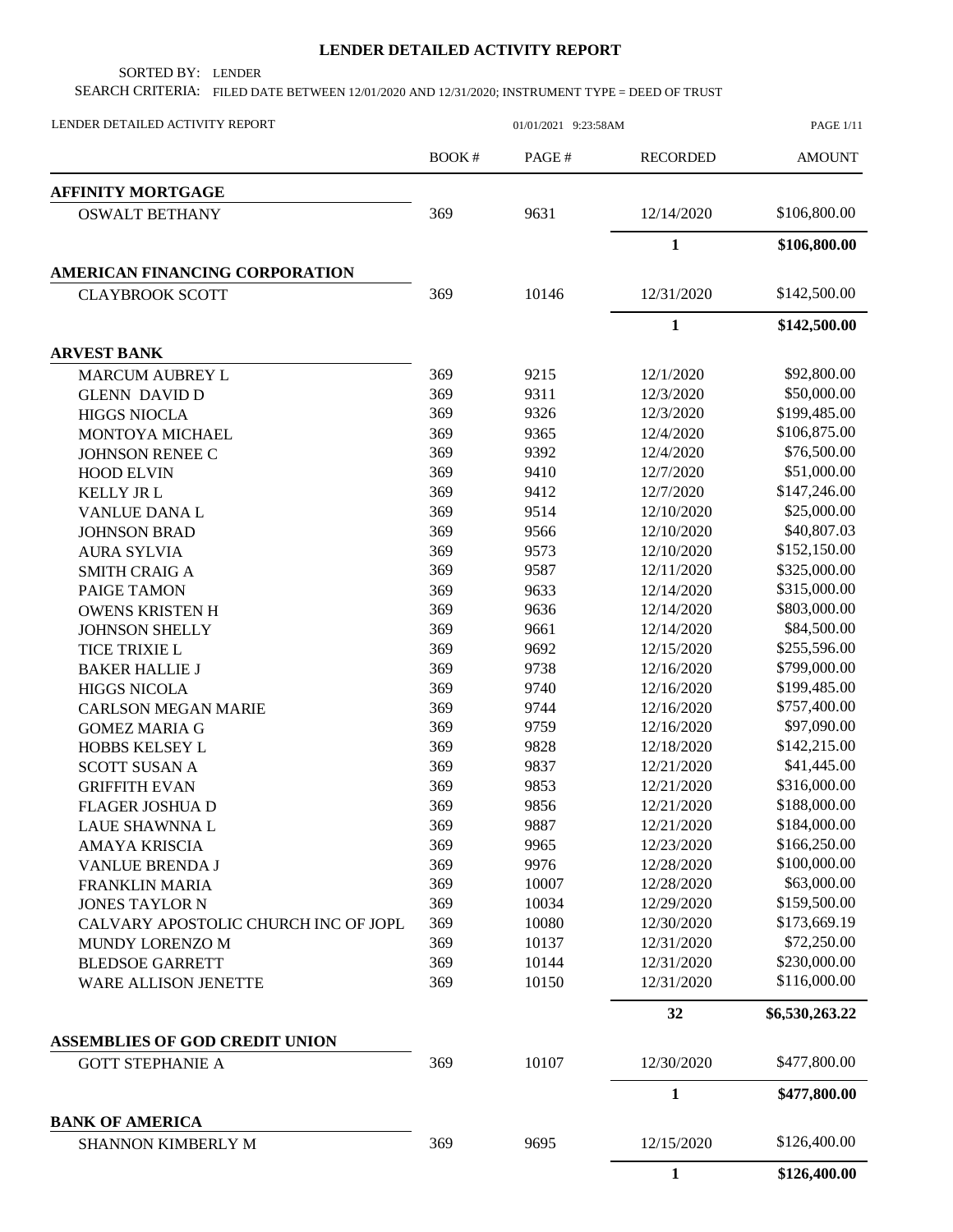| LENDER DETAILED ACTIVITY REPORT                             |       | <b>PAGE 2/11</b> |                 |                |
|-------------------------------------------------------------|-------|------------------|-----------------|----------------|
|                                                             | BOOK# | PAGE#            | <b>RECORDED</b> | <b>AMOUNT</b>  |
| <b>BLACKACRE PROPERTIES LLC</b>                             |       |                  |                 |                |
| OMG 4REAL PROPERTIES INC                                    | 369   | 10077            | 12/30/2020      | \$12,500.00    |
|                                                             |       |                  | 1               | \$12,500.00    |
| <b>BRATTIN CAROL</b>                                        |       |                  |                 |                |
| GOLZALEZ LEONARDO MAXIMILIANO ELIAS                         | 369   | 9319             | 12/3/2020       | \$16,000.00    |
|                                                             |       |                  | $\mathbf{1}$    | \$16,000.00    |
| <b>BRATTIN KELLY</b>                                        |       |                  |                 |                |
| JUAREZ OLIVIA ESPERANZA LOPEZ                               | 369   | 9319             | 12/3/2020       | \$16,000.00    |
|                                                             |       |                  | $\mathbf{1}$    | \$16,000.00    |
| <b>CANOPY MORTGAGE</b>                                      |       |                  |                 |                |
| <b>ACKERSON DENISE L</b>                                    | 369   | 9755             | 12/16/2020      | \$242,100.00   |
|                                                             |       |                  | 1               | \$242,100.00   |
| <b>CENTRAL BANK OF THE OZARKS</b><br>PAULSON CRISSY NICHOLE | 369   | 9670             | 12/14/2020      | \$279,380.00   |
|                                                             |       |                  |                 |                |
|                                                             |       |                  | $\mathbf{1}$    | \$279,380.00   |
| <b>CILCO ENTERPRISES</b><br>WISCHMEYER MICHAEL              | 369   | 10116            | 12/31/2020      | \$30,000.00    |
|                                                             |       |                  | $\mathbf{1}$    | \$30,000.00    |
| <b>COMMERCE BANK</b>                                        |       |                  |                 |                |
| <b>MASSEY RICK W TR</b>                                     | 369   | 9816             | 12/18/2020      | \$125,000.00   |
|                                                             |       |                  | 1               | \$125,000.00   |
| <b>COMMUNITY BANK &amp; TRUST</b>                           |       |                  |                 |                |
| <b>CARTER CHRISTY L</b>                                     | 369   | 9668             | 12/14/2020      | \$165,000.00   |
| ALCORN DEBORAH K                                            | 369   | 9798             | 12/18/2020      | \$228,325.00   |
| DOOLITTLE LARRY D                                           | 369   | 9950             | 12/23/2020      | \$120,000.00   |
| REED MARIA CHRISTINA                                        | 369   | 10046            | 12/29/2020      | \$40,951.73    |
|                                                             |       |                  | 4               | \$554,276.73   |
| <b>COMMUNITY BANK AND TRUST</b>                             |       |                  |                 |                |
| <b>BRADLEY MARISSA MARIE</b>                                | 369   | 9533             | 12/10/2020      | \$142,000.00   |
| <b>WILSON TERESA</b>                                        | 369   | 9595             | 12/11/2020      | \$20,000.00    |
| <b>AUSTIN BOBBY J</b>                                       | 369   | 9596             | 12/11/2020      | \$48,000.00    |
| <b>SMITH BRANDEN K</b>                                      | 369   | 9606             | 12/11/2020      | \$48,000.00    |
| HEESE STASIA ANN                                            | 369   | 9716             | 12/15/2020      | \$26,000.00    |
| <b>REED SHERRI Y</b>                                        | 369   | 9750             | 12/16/2020      | \$300,440.00   |
| <b>GUNNELS ASHLEY M</b>                                     | 369   | 9917             | 12/22/2020      | \$211,500.00   |
| <b>HAWKE DEE ANN</b>                                        | 369   | 9922             | 12/22/2020      | \$159,897.00   |
| <b>BRADLEY SARAH D</b>                                      | 369   | 9924             | 12/22/2020      | \$50,000.00    |
| FINLEY ABIGAIL M                                            | 369   | 10118            | 12/31/2020      | \$65,000.00    |
|                                                             |       |                  | 10              | \$1,070,837.00 |
| <b>COMMUNITY NATIONAL BANK &amp; TRUST</b>                  |       |                  |                 |                |
| HERNANDEZ JACQUELINE                                        | 369   | 9927             | 12/23/2020      | \$260,000.00   |
|                                                             |       |                  | 1               | \$260,000.00   |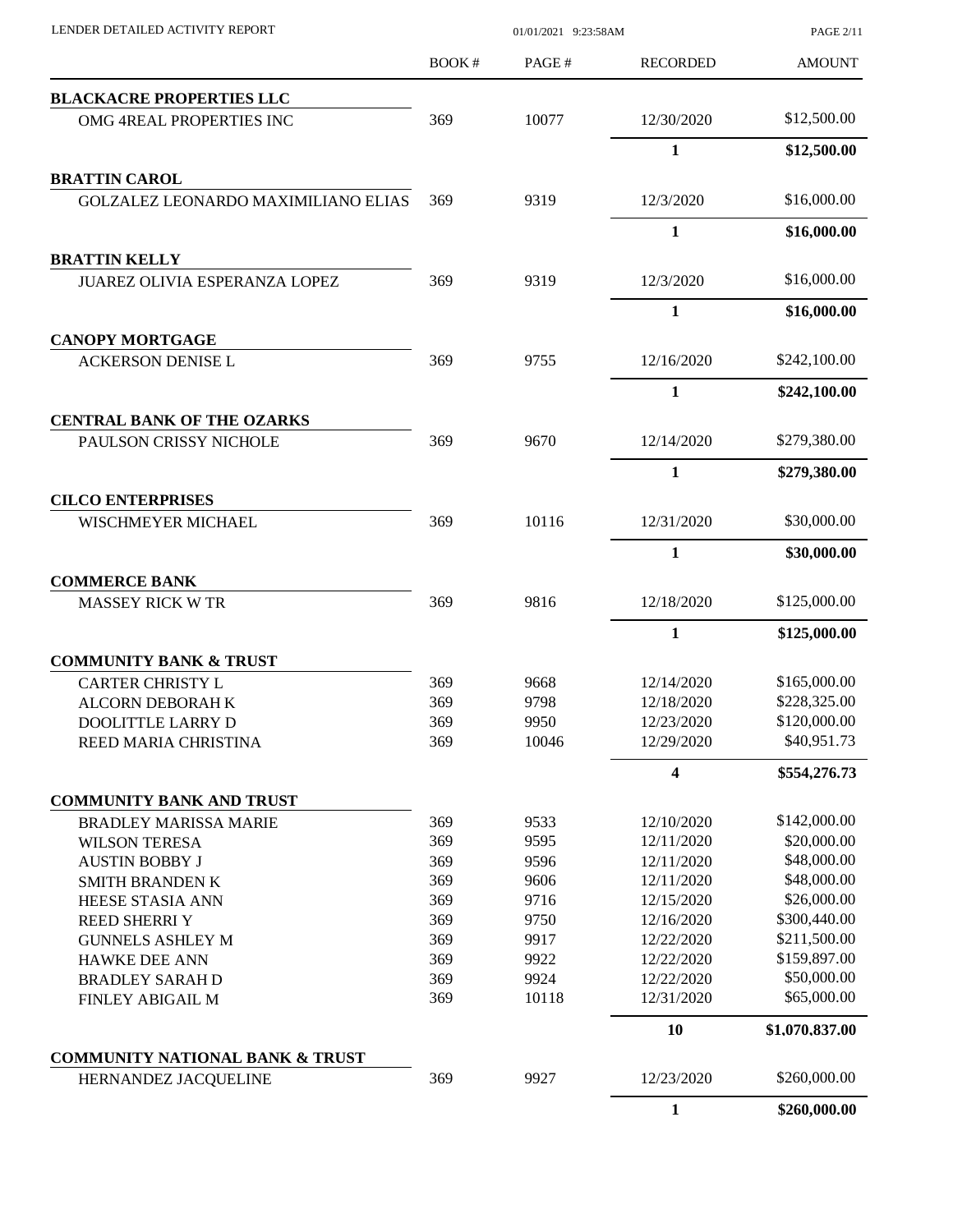| LENDER DETAILED ACTIVITY REPORT |  |
|---------------------------------|--|

 $01/01/2021$  9:23:58AM

PAGE 3/11

|                                               | <b>BOOK#</b> | PAGE#        | <b>RECORDED</b>          | <b>AMOUNT</b>              |
|-----------------------------------------------|--------------|--------------|--------------------------|----------------------------|
| DAS AQUISITION COMPANY                        |              |              |                          |                            |
| <b>RANKIN SANTANA</b>                         | 369          | 9254         | 12/1/2020                | \$160,047.00               |
| WINCE JESSICA                                 | 369          | 9914         | 12/22/2020               | \$118,149.00               |
| <b>SHAVER JAIME M</b>                         | 369          | 10082        | 12/30/2020               | \$233,197.00               |
|                                               |              |              | $\mathbf{3}$             | \$511,393.00               |
| <b>ENCORE BANK</b>                            |              |              |                          |                            |
| HOPKINS ERIN M                                | 369          | 10160        | 12/31/2020               | \$56,300.00                |
|                                               |              |              | $\mathbf{1}$             | \$56,300.00                |
| <b>FCS FINANCIAL</b>                          |              |              |                          |                            |
| <b>MORGAN TODD ALLEN</b>                      | 369          | 9300         | 12/2/2020                | \$108,000.00               |
| <b>KRUSE AUBRY A</b>                          | 369          | 9463         | 12/8/2020                | \$170,858.00               |
| <b>ELDER WENDY</b>                            | 369          | 9651         | 12/14/2020               | \$82,300.00                |
| TRAMMELL RANCH-CATTLE LLC                     | 369          | 9782         | 12/17/2020               | \$72,000.00                |
|                                               |              |              | 4                        | \$433,158.00               |
| <b>FIRST COMMUNITY BANK</b>                   |              |              |                          |                            |
| GIBBENS CONSTRUCTION AND PROPERTIES L         | 369          | 9337         | 12/3/2020                | \$118,000.00               |
| MILLER TREVOR JORDAN BAUER                    | 369          | 9344         | 12/3/2020                | \$94,325.00                |
| MCKINZIE KENA D                               | 369          | 9372         | 12/4/2020                | \$106,100.00               |
| <b>WIDENER DARIN</b>                          | 369          | 9393         | 12/4/2020                | \$223,600.00               |
| <b>CHANNEL MEGHAN P</b>                       | 369          | 9479         | 12/8/2020                | \$73,600.00<br>\$25,339.40 |
| LIVCO LLC                                     | 369<br>369   | 9543<br>9654 | 12/10/2020<br>12/14/2020 | \$153,900.00               |
| MO-TEX-CJ, LLC<br>THOGMARTIN, TAMMY           | 369          | 9786         | 12/18/2020               | \$210,000.00               |
| <b>GIBBENS CONSSTRUCTION AND PROPERTIES I</b> | 369          | 9787         | 12/18/2020               | \$118,000.00               |
| HOLLINGSWORTH STEVEN DEAN                     | 369          | 9805         | 12/18/2020               | \$258,800.00               |
| <b>BURR ASHLEY</b>                            | 369          | 9824         | 12/18/2020               | \$95,000.00                |
| <b>BRUEGEL SONYA</b>                          | 369          | 9862         | 12/21/2020               | \$70,000.00                |
| <b>KEELING BILLI JO</b>                       | 369          | 9886         | 12/21/2020               | \$108,800.00               |
| <b>VUKOVICH KATARINA</b>                      | 369          | 9909         | 12/22/2020               | \$77,293.85                |
| COOK GINA SUZANNE                             | 369          | 9936         | 12/23/2020               | \$126,932.00               |
| <b>DENMARK SHANE</b>                          | 369          | 10047        | 12/29/2020               | \$157,500.00               |
| <b>COBERLEY CHRISTOPHER</b>                   | 369          | 10127        | 12/31/2020               | \$118,370.00               |
| <b>JAMES SAMANTHA</b>                         | 369          | 10151        | 12/31/2020               | \$354,700.00               |
|                                               |              |              | 18                       | \$2,490,260.25             |
| FIRST NATIONAL BANK AND TRUST CO OF MIAMI     |              |              |                          |                            |
| <b>READING KELSEY N</b>                       | 369          | 9920         | 12/22/2020               | \$272,645.49               |
|                                               |              |              | $\mathbf{1}$             | \$272,645.49               |
| <b>FIRSTTRUST HOME LOANS</b>                  |              |              |                          |                            |
| <b>KUBICEK MANDIE</b>                         | 369          | 9367         | 12/4/2020                | \$282,400.00               |
| KODERICK SAMUEL A                             | 369          | 9382         | 12/4/2020                | \$135,353.00               |
| <b>WILSON TAYLOR</b>                          | 369          | 9819         | 12/18/2020               | \$112,917.00               |
|                                               |              |              | 3                        | \$530,670.00               |
| <b>FLANAGAN STATE BANK</b>                    |              |              |                          |                            |
| <b>CRANE TARA LEEANN</b>                      | 369          | 9263         | 12/1/2020                | \$113,636.00               |
|                                               |              |              | $\mathbf{1}$             | \$113,636.00               |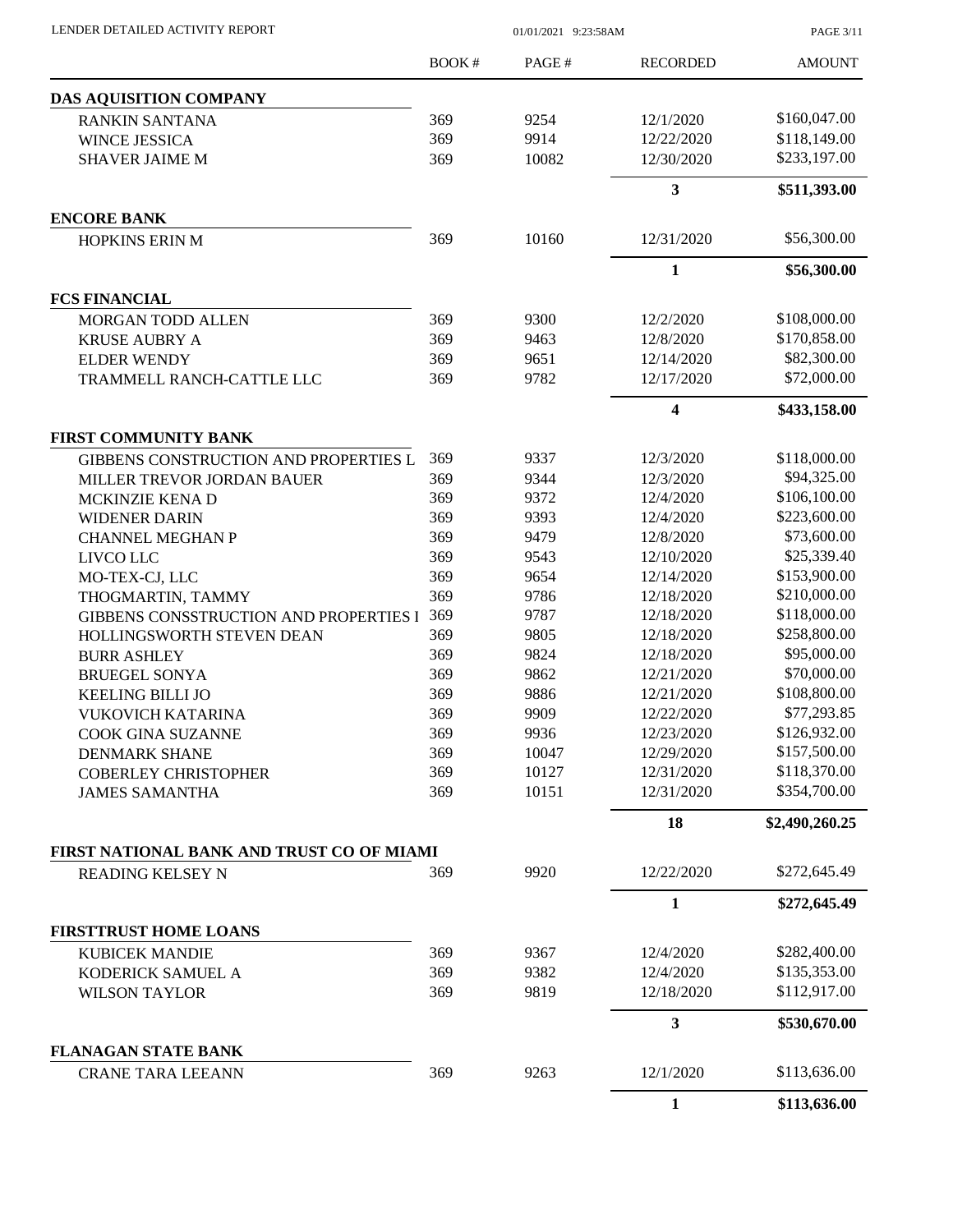PAGE 4/11

|                                                     | <b>BOOK#</b> | PAGE#          | <b>RECORDED</b>          | <b>AMOUNT</b>  |
|-----------------------------------------------------|--------------|----------------|--------------------------|----------------|
| <b>FLAT BRANCH MORTGAGE</b>                         |              |                |                          |                |
| <b>BROWN RACHEL E</b>                               | 369          | 9217           | 12/1/2020                | \$150,200.00   |
| <b>SUTTEN TIFFANY D</b>                             | 369          | 9225           | 12/1/2020                | \$120,772.00   |
| <b>ARLINGTON AARON</b>                              | 369          | 9248           | 12/1/2020                | \$55,600.00    |
| <b>SEARS HOLLIN</b>                                 | 369          | 9250           | 12/1/2020                | \$97,171.00    |
| <b>BOULWARE REBECCA</b>                             | 369          | 9361           | 12/4/2020                | \$114,750.00   |
| <b>VANSLYKE JESSICA</b>                             | 369          | 9378           | 12/4/2020                | \$66,137.00    |
| <b>MCBRIDE TIFFANY</b>                              | 369          | 9386           | 12/4/2020                | \$136,363.00   |
| <b>DENEFRIO SHIRL</b>                               | 369          | 9390           | 12/4/2020                | \$71,600.00    |
| TESTERMAN MARLA L                                   | 369          | 9405           | 12/7/2020                | \$169,598.00   |
| MORRIS BRITTANY K                                   | 369          | 9420           | 12/7/2020                | \$141,462.00   |
| <b>HILL DAVID E</b>                                 | 369          | 9426           | 12/7/2020                | \$124,227.00   |
| <b>RAWLINS PATRI</b>                                | 369          | 9431           | 12/7/2020                | \$195,959.00   |
| WOOLMAN DONNA D                                     | 369          | 9439           | 12/7/2020                | \$142,255.00   |
| FLANAGAN WILLIAM SPENCER II                         | 369          | 9492           | 12/9/2020                | \$167,675.00   |
| CLEVENGER SUZETTE J TRUST                           | 369          | 9505           | 12/9/2020                | \$247,000.00   |
| <b>ANDERSON KYLIE</b>                               | 369          | 9598           | 12/11/2020               | \$111,616.00   |
| <b>ADCOCK MAX</b>                                   | 369          | 9698           | 12/15/2020               | \$49,094.00    |
| <b>DAVIS KAYLIN</b>                                 | 369          | 9700           | 12/15/2020               | \$236,557.00   |
| <b>FRANKLIN JEFFERY</b>                             | 369          | 9705           | 12/15/2020               | \$140,650.00   |
| <b>JANISCH AMANDA</b>                               | 369          | 9754           | 12/16/2020               | \$73,641.00    |
| <b>DAVIS KAYLIN</b>                                 | 369          | 9761           | 12/16/2020               | \$236,557.00   |
| <b>GIARRATANO SAMUEL</b>                            | 369          | 9775           | 12/17/2020               | \$140,400.00   |
| <b>LANEY KARALEE SUE</b>                            | 369          | 9800           | 12/18/2020               | \$94,400.00    |
| HUDDLESTON ANDREA                                   | 369          | 9815           | 12/18/2020               | \$324,022.00   |
| ANDERS ANGELICA                                     | 369          | 9826           | 12/18/2020               | \$184,000.00   |
| <b>MCCOWAN BRYTON T</b>                             | 369          | 9830           | 12/18/2020               | \$155,050.00   |
| <b>BIDDLE KELLY S</b>                               | 369          | 9832           | 12/18/2020               | \$327,750.00   |
| PEREZ EDWIN R                                       | 369          | 9850           | 12/21/2020               | \$131,392.00   |
| <b>CHAPMAN JASON C</b>                              | 369          | 9863           | 12/21/2020               | \$408,600.00   |
| WRIGHT JOSHUA                                       | 369          | 9867           | 12/21/2020               | \$181,216.00   |
| <b>OBERT ALYSIA</b>                                 | 369          | 9873           | 12/21/2020               | \$185,444.00   |
|                                                     | 369          | 9878           | 12/21/2020               | \$246,743.00   |
| <b>BUCK MELISSA</b>                                 |              |                |                          | \$180,000.00   |
| CONNELL JORDAN N                                    | 369          | 9945           | 12/23/2020               | \$164,171.00   |
| <b>CLARK LEVI</b><br><b>BURBACH TRENITY</b>         | 369<br>369   | 10006<br>10049 | 12/28/2020<br>12/29/2020 | \$147,184.00   |
|                                                     | 369          | 10055          | 12/29/2020               | \$224,852.00   |
| <b>DAVIDSON DIONNE</b>                              |              | 10062          |                          | \$173,807.00   |
| <b>LOWNES CORY</b>                                  | 369<br>369   |                | 12/29/2020               | \$185,444.00   |
| <b>OBERT ALYSIA</b>                                 |              | 10074          | 12/30/2020               | \$260,200.00   |
| MCREYNOLDS TONY                                     | 369          | 10148          | 12/31/2020               |                |
| <b>MARTIN SHAWN</b>                                 | 369          | 10153          | 12/31/2020               | \$72,659.00    |
| <b>FORGEY BROOKE</b>                                | 369          | 10157          | 12/31/2020               | \$104,545.00   |
| <b>MORRIS DUSTIN J</b>                              | 369          | 10159          | 12/31/2020               | \$105,404.00   |
|                                                     |              |                | 42                       | \$6,846,167.00 |
| <b>FREEDOM MORTGAGE</b><br><b>DAVIS KERI A</b>      | 369          | 9941           | 12/23/2020               | \$319,553.00   |
|                                                     | 369          | 9944           | 12/23/2020               | \$152,301.00   |
| <b>SIKES AMANDA E</b><br><b>BENCH BRANDY LOUISE</b> | 369          | 10025          | 12/29/2020               | \$161,029.00   |
|                                                     |              |                | $\mathbf{3}$             | \$632,883.00   |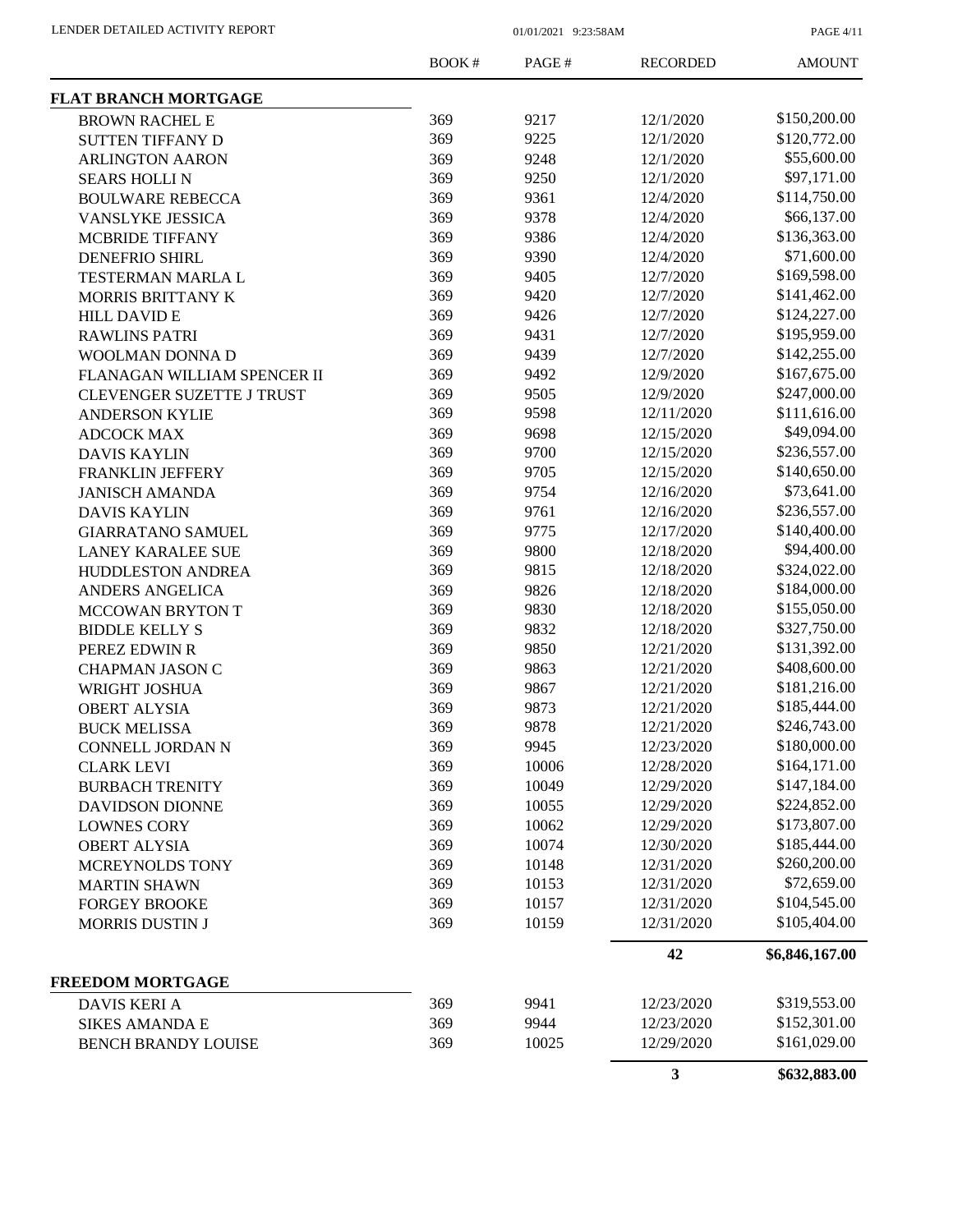PAGE 5/11

|                                                               | <b>BOOK#</b> | PAGE#        | <b>RECORDED</b>        | <b>AMOUNT</b>               |
|---------------------------------------------------------------|--------------|--------------|------------------------|-----------------------------|
| FREEDOM MORTGAGE CORPORATION                                  |              |              |                        |                             |
| <b>CLOUSE, LENORA S</b>                                       | 369          | 9511         | 12/9/2020              | \$193,756.00                |
| REEVES MICHAEL S                                              | 369          | 9618         | 12/14/2020             | \$206,604.00                |
| THOMPSON THOMAS                                               | 369          | 10010        | 12/28/2020             | \$78,930.00                 |
| <b>HOOVER SHELBY</b>                                          | 369          | 10101        | 12/30/2020             | \$96,439.00                 |
|                                                               |              |              | 4                      | \$575,729.00                |
| <b>FRYE FAMILY ENTERPRISES</b>                                |              |              |                        |                             |
| WILSON PROPERTY ENTERPRISES LLC                               | 369          | 9234         | 12/1/2020              | \$239,000.00                |
|                                                               |              |              | 1                      | \$239,000.00                |
| <b>GATEWAY MORTGAGE GROUP</b>                                 | 369          | 9230         | 12/1/2020              | \$191,160.00                |
| MCRELL KATHERINE M<br>STEPHENS TASHAN                         | 369          | 9962         | 12/23/2020             | \$255,400.00                |
|                                                               | 369          | 10120        | 12/31/2020             | \$40,000.00                 |
| <b>IVY MARGIE M</b>                                           |              |              |                        |                             |
|                                                               |              |              | 3                      | \$486,560.00                |
| <b>GENERATIONS BANK</b><br><b>SCHUBER MITCHELL HOMES, LLC</b> | 369          | 9955         | 12/23/2020             | \$155,600.00                |
|                                                               |              |              | 1                      | \$155,600.00                |
| <b>GERSHMAN MORTGAGE</b>                                      |              |              |                        |                             |
| <b>GRANT JUDY J TRUST</b>                                     | 369          | 9885         | 12/21/2020             | \$124,000.00                |
|                                                               |              |              | 1                      | \$124,000.00                |
| <b>GREAT SOUTHERN BANK</b>                                    |              |              |                        |                             |
| <b>BUTTS GLORIA A</b>                                         | 369          | 9963         | 12/23/2020             | \$56,500.00                 |
|                                                               |              |              | 1                      | \$56,500.00                 |
| <b>GUARANTY BANK</b>                                          |              |              |                        | \$38,500.00                 |
| <b>GRAY REBEKA DIAN</b>                                       | 369          | 9231         | 12/1/2020              |                             |
| YEAKEY MARY BETH                                              | 369          | 9437         | 12/7/2020<br>12/7/2020 | \$68,000.00<br>\$135,000.00 |
| <b>RUIZ ISIDRO</b><br><b>VERBEEK KENNEY</b>                   | 369<br>369   | 9453<br>9801 | 12/18/2020             | \$302,000.00                |
| <b>VERBEEK KENNEY</b>                                         | 369          | 9802         | 12/18/2020             | \$758,000.00                |
| <b>RUSSELL AUDREY</b>                                         | 369          | 9949         | 12/23/2020             | \$312,000.00                |
|                                                               |              |              | 6                      | \$1,613,500.00              |
| <b>HARP DOROTHY</b>                                           |              |              |                        |                             |
| <b>CALVIN JARROD LEVI</b>                                     | 369          | 10060        | 12/29/2020             | \$130,000.00                |
|                                                               |              |              | $\mathbf{1}$           | \$130,000.00                |
| <b>HARP RICHARD</b>                                           |              |              |                        |                             |
| <b>CALVIN MONIKA R</b>                                        | 369          | 10060        | 12/29/2020             | \$130,000.00                |
|                                                               |              |              | 1                      | \$130,000.00                |
| HAUGHT LARRY B TRUST<br><b>SCHROCK MARLIN TRUST</b>           | 369          | 10155        | 12/31/2020             | \$350,000.00                |
|                                                               |              |              | $\mathbf{1}$           | \$350,000.00                |
| <b>HAUGHT LINDA L TRUST</b>                                   |              |              |                        |                             |
| <b>SCHROCK RACHEL R TRUST</b>                                 | 369          | 10155        | 12/31/2020             | \$350,000.00                |
|                                                               |              |              | 1                      | \$350,000.00                |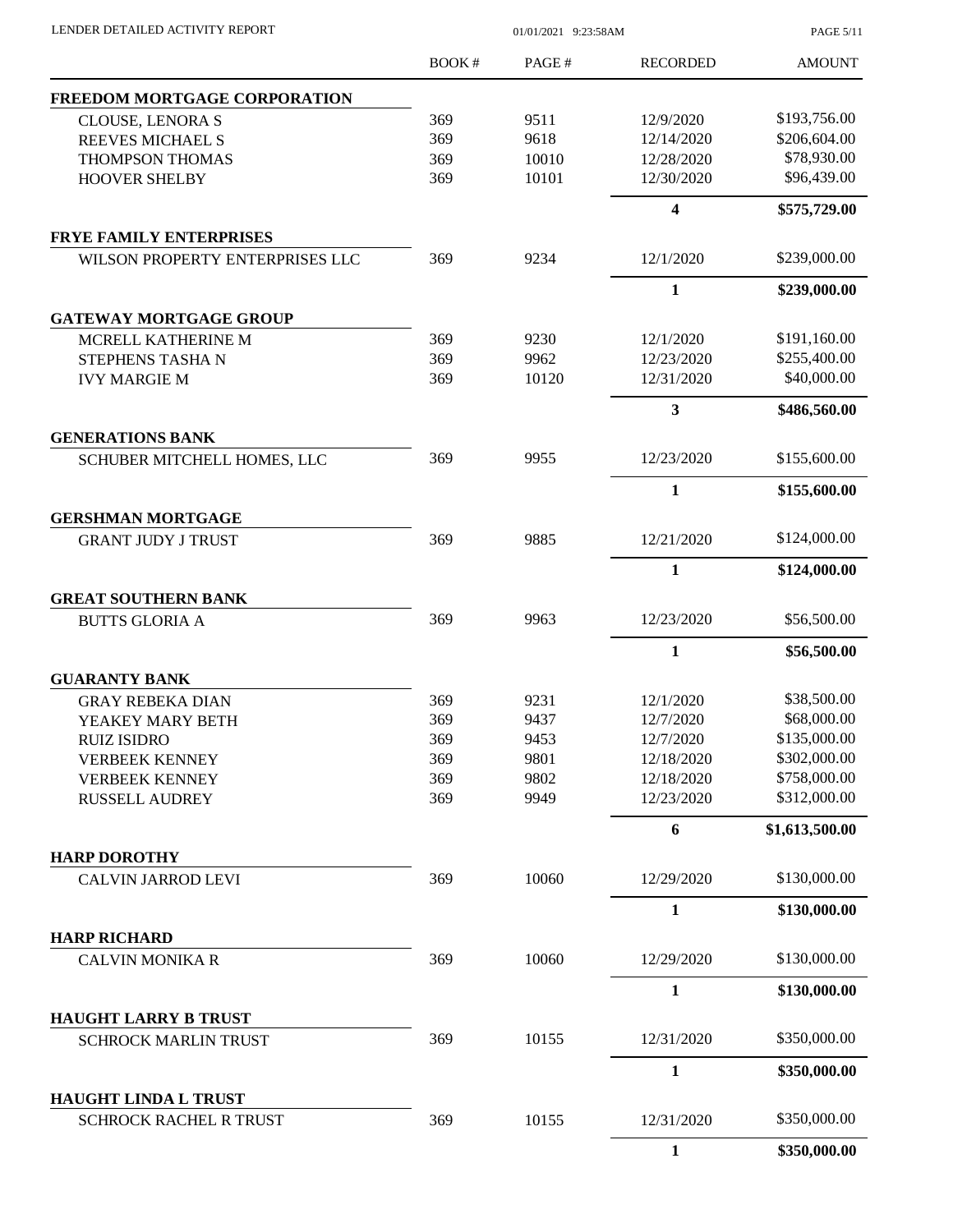| LENDER DETAILED ACTIVITY REPORT                   |       | PAGE 6/11 |                 |                |
|---------------------------------------------------|-------|-----------|-----------------|----------------|
|                                                   | BOOK# | PAGE#     | <b>RECORDED</b> | <b>AMOUNT</b>  |
| HIGHLANDS RESIDENTIAL MORTGAGE                    |       |           |                 |                |
| <b>FOLTZ CASEY</b>                                | 369   | 9916      | 12/22/2020      | \$221,717.00   |
|                                                   |       |           | $\mathbf{1}$    | \$221,717.00   |
| <b>HOME MORTGAGE GROUP</b>                        |       |           |                 |                |
| <b>CLOUD STACY</b>                                | 369   | 10084     | 12/30/2020      | \$156,565.00   |
|                                                   |       |           | $\mathbf{1}$    | \$156,565.00   |
| <b>HOME SAVINGS BANK</b><br><b>BURK TRAVIS</b>    | 369   | 9865      | 12/21/2020      | \$1,825,000.00 |
|                                                   |       |           | $\mathbf{1}$    | \$1,825,000.00 |
| <b>HOUK DONNAL</b>                                |       |           |                 |                |
| MAYBIRD PROPERTIES, LLC                           | 369   | 9808      | 12/18/2020      | \$46,000.00    |
|                                                   |       |           | $\mathbf{1}$    | \$46,000.00    |
| <b>HUDSON JUDITH L TRUST</b>                      |       |           |                 |                |
| <b>DAVIS KYLE R</b>                               | 369   | 9526      | 12/10/2020      | \$45,000.00    |
| HUDSON THOMAS MICHAEL TRUST                       |       |           | $\mathbf{1}$    | \$45,000.00    |
| DAVIS POPPY S                                     | 369   | 9526      | 12/10/2020      | \$45,000.00    |
|                                                   |       |           | $\mathbf{1}$    | \$45,000.00    |
| <b>JONES J STEPHEN</b>                            |       |           |                 |                |
| <b>GASS JD</b>                                    | 369   | 9535      | 12/10/2020      | \$107,000.00   |
|                                                   |       |           | $\mathbf{1}$    | \$107,000.00   |
| <b>JONES SUSAN</b><br><b>GASS CIARA</b>           | 369   | 9535      | 12/10/2020      | \$107,000.00   |
|                                                   |       |           | $\mathbf{1}$    | \$107,000.00   |
| JOPLIN METRO CREDIT UNION                         |       |           |                 |                |
| DECKER MELISSA G                                  | 369   | 9980      | 12/28/2020      | \$20,000.00    |
|                                                   |       |           | $\mathbf{1}$    | \$20,000.00    |
| <b>JPMORGAN CHASE BANK</b>                        |       |           |                 |                |
| <b>GILBERT AMY</b>                                | 369   | 9287      | 12/2/2020       | \$136,500.00   |
|                                                   |       |           | $\mathbf{1}$    | \$136,500.00   |
| <b>LAKEVIEW FARMS LLC</b><br><b>HARTER JOSEPH</b> | 369   | 10058     | 12/29/2020      | \$150,000.00   |
|                                                   |       |           | $\mathbf{1}$    | \$150,000.00   |
| <b>LAQUESTA PROPERTIES, LLC</b>                   |       |           |                 |                |
| MTTE, LLC                                         | 369   | 10051     | 12/29/2020      | \$85,000.00    |
|                                                   |       |           | $\mathbf{1}$    | \$85,000.00    |
| <b>LOANDEPOT.COM</b><br><b>COOK LORI A</b>        | 369   | 9685      | 12/15/2020      | \$219,000.00   |
|                                                   |       |           | $\mathbf{1}$    |                |
| <b>LYERLA MARY E</b>                              |       |           |                 | \$219,000.00   |
| <b>DILDAY MARY ANN</b>                            | 369   | 9422      | 12/7/2020       | \$36,000.00    |
|                                                   |       |           | $\mathbf{1}$    | \$36,000.00    |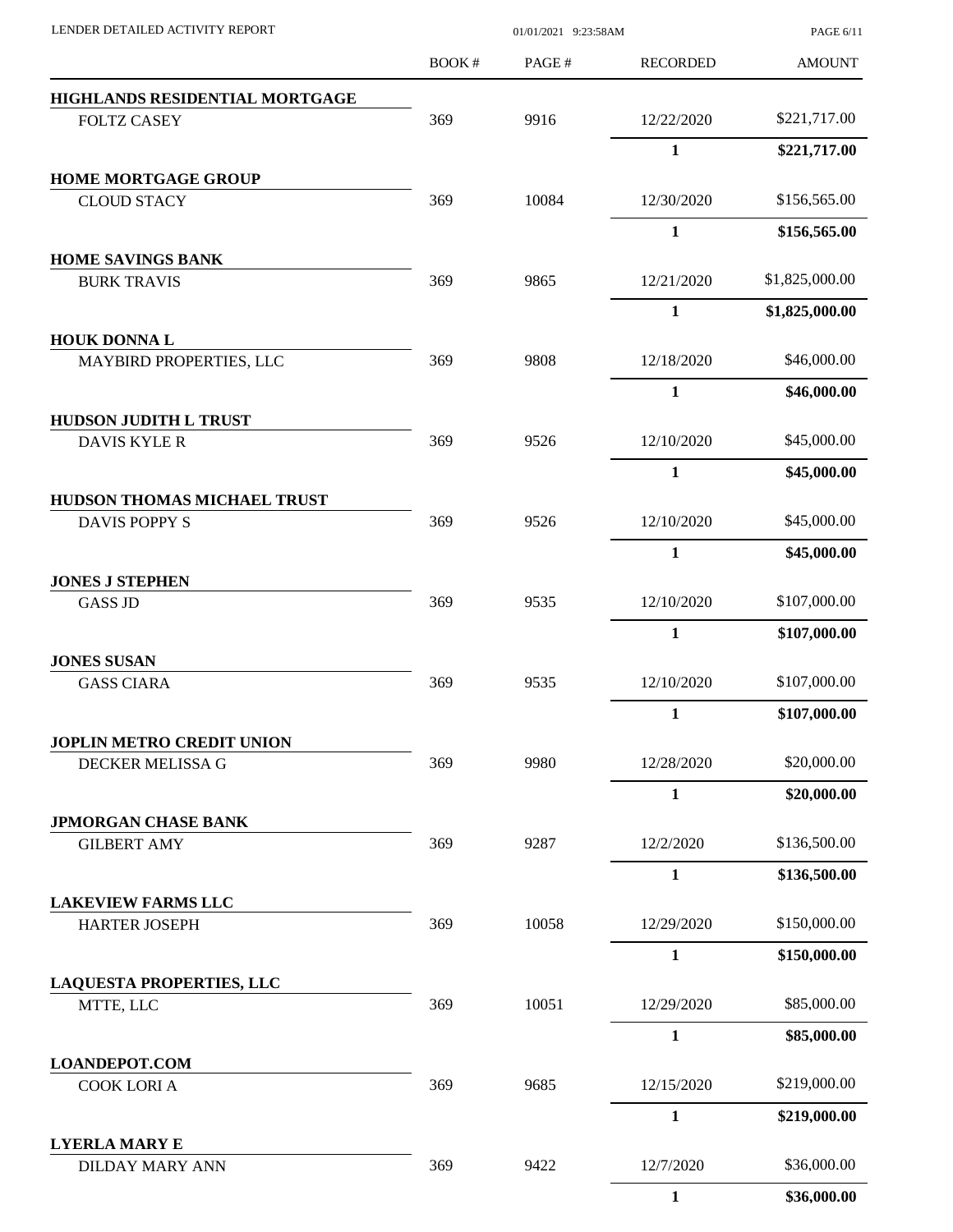| BOOK#<br>PAGE#<br><b>RECORDED</b><br><b>AMOUNT</b><br>\$36,000.00<br>369<br>9422<br>12/7/2020<br><b>DILDAY SHAWN PAUL</b><br>$\mathbf{1}$<br>\$36,000.00<br>369<br>\$35,000.00<br>12/14/2020<br>9649<br>MOSER ENDEAVORS, LLC<br>$\mathbf{1}$<br>\$35,000.00<br>\$35,000.00<br>369<br>9649<br>12/14/2020<br>MOSER ENDEAVORS, LLC<br>\$35,000.00<br>1<br>\$292,000.00<br>10073<br><b>CLEVENGER LANE AVERY</b><br>369<br>12/30/2020<br>369<br>10109<br>\$104,000.00<br>12/30/2020<br><b>ROBBINS CALEB</b><br>$\overline{2}$<br>\$396,000.00<br>\$147,283.00<br>12/4/2020<br>369<br>9389<br><b>MERRITT DAWN</b><br>\$142,000.00<br>369<br>9984<br>12/28/2020<br>HARRIS JOLETA J<br>$\boldsymbol{2}$<br>\$289,283.00<br>MISSOURI HOUSING DEVELOPMENT COMMISSION<br>\$2,945.64<br>9763<br>12/16/2020<br><b>JANISCH AMANDA</b><br>369<br>\$5,255.68<br>369<br>9851<br>12/21/2020<br>PEREZ EDWIN R<br>$\boldsymbol{2}$<br>\$8,201.32<br>\$30,000.00<br>12/18/2020<br>369<br>9792<br><b>BYLER BERTHA</b><br>$\mathbf{1}$<br>\$30,000.00<br>\$30,000.00<br>369<br>9792<br>12/18/2020<br><b>BYLER TRISTAN TR</b><br>$\mathbf{1}$<br>\$30,000.00<br>NATURALS MANUFACTURING, LLC<br>\$145,000.00<br>369<br>9967<br>12/23/2020<br>JH & TC HOLDINGS, LLC<br>1<br>\$145,000.00<br><b>NAVY FEDERAL CREDIT UNION</b><br>\$187,413.00<br><b>MERCADO IRIS</b><br>369<br>12/7/2020<br>9448<br>9912<br>\$183,478.00<br>369<br>12/22/2020<br><b>GORDON SHARON MICHELLE</b><br>$\overline{2}$<br>\$370,891.00<br><b>OAKSTAR BANK</b><br>\$215,910.00<br>9622<br>12/14/2020<br>369<br><b>TINNEY BRITTANY</b><br>9751<br>\$160,000.00<br>369<br>12/16/2020<br>K&W INVESTMENTS LLC<br>10114<br>\$1,890,447.00<br>369<br>12/31/2020<br><b>SACHS AARON WILLIAM TRUST</b><br>3<br>\$2,266,357.00<br>PENNYMAC LOAN SERVICES<br>369<br>9975<br>12/28/2020<br>\$172,568.00<br>MORGAN EMILY M<br>$\mathbf{1}$<br>\$172,568.00 | LENDER DETAILED ACTIVITY REPORT         | 01/01/2021 9:23:58AM |  |  |  |
|---------------------------------------------------------------------------------------------------------------------------------------------------------------------------------------------------------------------------------------------------------------------------------------------------------------------------------------------------------------------------------------------------------------------------------------------------------------------------------------------------------------------------------------------------------------------------------------------------------------------------------------------------------------------------------------------------------------------------------------------------------------------------------------------------------------------------------------------------------------------------------------------------------------------------------------------------------------------------------------------------------------------------------------------------------------------------------------------------------------------------------------------------------------------------------------------------------------------------------------------------------------------------------------------------------------------------------------------------------------------------------------------------------------------------------------------------------------------------------------------------------------------------------------------------------------------------------------------------------------------------------------------------------------------------------------------------------------------------------------------------------------------------------------------------------------------------------------------------------------------------------------------|-----------------------------------------|----------------------|--|--|--|
|                                                                                                                                                                                                                                                                                                                                                                                                                                                                                                                                                                                                                                                                                                                                                                                                                                                                                                                                                                                                                                                                                                                                                                                                                                                                                                                                                                                                                                                                                                                                                                                                                                                                                                                                                                                                                                                                                             |                                         |                      |  |  |  |
|                                                                                                                                                                                                                                                                                                                                                                                                                                                                                                                                                                                                                                                                                                                                                                                                                                                                                                                                                                                                                                                                                                                                                                                                                                                                                                                                                                                                                                                                                                                                                                                                                                                                                                                                                                                                                                                                                             | <b>LYERLA WARREN C</b>                  |                      |  |  |  |
|                                                                                                                                                                                                                                                                                                                                                                                                                                                                                                                                                                                                                                                                                                                                                                                                                                                                                                                                                                                                                                                                                                                                                                                                                                                                                                                                                                                                                                                                                                                                                                                                                                                                                                                                                                                                                                                                                             |                                         |                      |  |  |  |
|                                                                                                                                                                                                                                                                                                                                                                                                                                                                                                                                                                                                                                                                                                                                                                                                                                                                                                                                                                                                                                                                                                                                                                                                                                                                                                                                                                                                                                                                                                                                                                                                                                                                                                                                                                                                                                                                                             |                                         |                      |  |  |  |
|                                                                                                                                                                                                                                                                                                                                                                                                                                                                                                                                                                                                                                                                                                                                                                                                                                                                                                                                                                                                                                                                                                                                                                                                                                                                                                                                                                                                                                                                                                                                                                                                                                                                                                                                                                                                                                                                                             | <b>MAILES CAROL J TR</b>                |                      |  |  |  |
|                                                                                                                                                                                                                                                                                                                                                                                                                                                                                                                                                                                                                                                                                                                                                                                                                                                                                                                                                                                                                                                                                                                                                                                                                                                                                                                                                                                                                                                                                                                                                                                                                                                                                                                                                                                                                                                                                             |                                         |                      |  |  |  |
|                                                                                                                                                                                                                                                                                                                                                                                                                                                                                                                                                                                                                                                                                                                                                                                                                                                                                                                                                                                                                                                                                                                                                                                                                                                                                                                                                                                                                                                                                                                                                                                                                                                                                                                                                                                                                                                                                             |                                         |                      |  |  |  |
|                                                                                                                                                                                                                                                                                                                                                                                                                                                                                                                                                                                                                                                                                                                                                                                                                                                                                                                                                                                                                                                                                                                                                                                                                                                                                                                                                                                                                                                                                                                                                                                                                                                                                                                                                                                                                                                                                             | <b>MAILES, KIMBER D TR</b>              |                      |  |  |  |
|                                                                                                                                                                                                                                                                                                                                                                                                                                                                                                                                                                                                                                                                                                                                                                                                                                                                                                                                                                                                                                                                                                                                                                                                                                                                                                                                                                                                                                                                                                                                                                                                                                                                                                                                                                                                                                                                                             |                                         |                      |  |  |  |
|                                                                                                                                                                                                                                                                                                                                                                                                                                                                                                                                                                                                                                                                                                                                                                                                                                                                                                                                                                                                                                                                                                                                                                                                                                                                                                                                                                                                                                                                                                                                                                                                                                                                                                                                                                                                                                                                                             |                                         |                      |  |  |  |
|                                                                                                                                                                                                                                                                                                                                                                                                                                                                                                                                                                                                                                                                                                                                                                                                                                                                                                                                                                                                                                                                                                                                                                                                                                                                                                                                                                                                                                                                                                                                                                                                                                                                                                                                                                                                                                                                                             | <b>MID-MISSOURI BANK</b>                |                      |  |  |  |
|                                                                                                                                                                                                                                                                                                                                                                                                                                                                                                                                                                                                                                                                                                                                                                                                                                                                                                                                                                                                                                                                                                                                                                                                                                                                                                                                                                                                                                                                                                                                                                                                                                                                                                                                                                                                                                                                                             |                                         |                      |  |  |  |
|                                                                                                                                                                                                                                                                                                                                                                                                                                                                                                                                                                                                                                                                                                                                                                                                                                                                                                                                                                                                                                                                                                                                                                                                                                                                                                                                                                                                                                                                                                                                                                                                                                                                                                                                                                                                                                                                                             |                                         |                      |  |  |  |
|                                                                                                                                                                                                                                                                                                                                                                                                                                                                                                                                                                                                                                                                                                                                                                                                                                                                                                                                                                                                                                                                                                                                                                                                                                                                                                                                                                                                                                                                                                                                                                                                                                                                                                                                                                                                                                                                                             |                                         |                      |  |  |  |
|                                                                                                                                                                                                                                                                                                                                                                                                                                                                                                                                                                                                                                                                                                                                                                                                                                                                                                                                                                                                                                                                                                                                                                                                                                                                                                                                                                                                                                                                                                                                                                                                                                                                                                                                                                                                                                                                                             | <b>MIDWEST MORTGAGE ASSOCIATES CORP</b> |                      |  |  |  |
|                                                                                                                                                                                                                                                                                                                                                                                                                                                                                                                                                                                                                                                                                                                                                                                                                                                                                                                                                                                                                                                                                                                                                                                                                                                                                                                                                                                                                                                                                                                                                                                                                                                                                                                                                                                                                                                                                             |                                         |                      |  |  |  |
|                                                                                                                                                                                                                                                                                                                                                                                                                                                                                                                                                                                                                                                                                                                                                                                                                                                                                                                                                                                                                                                                                                                                                                                                                                                                                                                                                                                                                                                                                                                                                                                                                                                                                                                                                                                                                                                                                             |                                         |                      |  |  |  |
|                                                                                                                                                                                                                                                                                                                                                                                                                                                                                                                                                                                                                                                                                                                                                                                                                                                                                                                                                                                                                                                                                                                                                                                                                                                                                                                                                                                                                                                                                                                                                                                                                                                                                                                                                                                                                                                                                             |                                         |                      |  |  |  |
|                                                                                                                                                                                                                                                                                                                                                                                                                                                                                                                                                                                                                                                                                                                                                                                                                                                                                                                                                                                                                                                                                                                                                                                                                                                                                                                                                                                                                                                                                                                                                                                                                                                                                                                                                                                                                                                                                             |                                         |                      |  |  |  |
|                                                                                                                                                                                                                                                                                                                                                                                                                                                                                                                                                                                                                                                                                                                                                                                                                                                                                                                                                                                                                                                                                                                                                                                                                                                                                                                                                                                                                                                                                                                                                                                                                                                                                                                                                                                                                                                                                             |                                         |                      |  |  |  |
|                                                                                                                                                                                                                                                                                                                                                                                                                                                                                                                                                                                                                                                                                                                                                                                                                                                                                                                                                                                                                                                                                                                                                                                                                                                                                                                                                                                                                                                                                                                                                                                                                                                                                                                                                                                                                                                                                             |                                         |                      |  |  |  |
|                                                                                                                                                                                                                                                                                                                                                                                                                                                                                                                                                                                                                                                                                                                                                                                                                                                                                                                                                                                                                                                                                                                                                                                                                                                                                                                                                                                                                                                                                                                                                                                                                                                                                                                                                                                                                                                                                             |                                         |                      |  |  |  |
|                                                                                                                                                                                                                                                                                                                                                                                                                                                                                                                                                                                                                                                                                                                                                                                                                                                                                                                                                                                                                                                                                                                                                                                                                                                                                                                                                                                                                                                                                                                                                                                                                                                                                                                                                                                                                                                                                             | <b>MULLET REBECCA</b>                   |                      |  |  |  |
|                                                                                                                                                                                                                                                                                                                                                                                                                                                                                                                                                                                                                                                                                                                                                                                                                                                                                                                                                                                                                                                                                                                                                                                                                                                                                                                                                                                                                                                                                                                                                                                                                                                                                                                                                                                                                                                                                             |                                         |                      |  |  |  |
|                                                                                                                                                                                                                                                                                                                                                                                                                                                                                                                                                                                                                                                                                                                                                                                                                                                                                                                                                                                                                                                                                                                                                                                                                                                                                                                                                                                                                                                                                                                                                                                                                                                                                                                                                                                                                                                                                             |                                         |                      |  |  |  |
|                                                                                                                                                                                                                                                                                                                                                                                                                                                                                                                                                                                                                                                                                                                                                                                                                                                                                                                                                                                                                                                                                                                                                                                                                                                                                                                                                                                                                                                                                                                                                                                                                                                                                                                                                                                                                                                                                             | <b>MULLET WILLIAM</b>                   |                      |  |  |  |
|                                                                                                                                                                                                                                                                                                                                                                                                                                                                                                                                                                                                                                                                                                                                                                                                                                                                                                                                                                                                                                                                                                                                                                                                                                                                                                                                                                                                                                                                                                                                                                                                                                                                                                                                                                                                                                                                                             |                                         |                      |  |  |  |
|                                                                                                                                                                                                                                                                                                                                                                                                                                                                                                                                                                                                                                                                                                                                                                                                                                                                                                                                                                                                                                                                                                                                                                                                                                                                                                                                                                                                                                                                                                                                                                                                                                                                                                                                                                                                                                                                                             |                                         |                      |  |  |  |
|                                                                                                                                                                                                                                                                                                                                                                                                                                                                                                                                                                                                                                                                                                                                                                                                                                                                                                                                                                                                                                                                                                                                                                                                                                                                                                                                                                                                                                                                                                                                                                                                                                                                                                                                                                                                                                                                                             |                                         |                      |  |  |  |
|                                                                                                                                                                                                                                                                                                                                                                                                                                                                                                                                                                                                                                                                                                                                                                                                                                                                                                                                                                                                                                                                                                                                                                                                                                                                                                                                                                                                                                                                                                                                                                                                                                                                                                                                                                                                                                                                                             |                                         |                      |  |  |  |
|                                                                                                                                                                                                                                                                                                                                                                                                                                                                                                                                                                                                                                                                                                                                                                                                                                                                                                                                                                                                                                                                                                                                                                                                                                                                                                                                                                                                                                                                                                                                                                                                                                                                                                                                                                                                                                                                                             |                                         |                      |  |  |  |
|                                                                                                                                                                                                                                                                                                                                                                                                                                                                                                                                                                                                                                                                                                                                                                                                                                                                                                                                                                                                                                                                                                                                                                                                                                                                                                                                                                                                                                                                                                                                                                                                                                                                                                                                                                                                                                                                                             |                                         |                      |  |  |  |
|                                                                                                                                                                                                                                                                                                                                                                                                                                                                                                                                                                                                                                                                                                                                                                                                                                                                                                                                                                                                                                                                                                                                                                                                                                                                                                                                                                                                                                                                                                                                                                                                                                                                                                                                                                                                                                                                                             |                                         |                      |  |  |  |
|                                                                                                                                                                                                                                                                                                                                                                                                                                                                                                                                                                                                                                                                                                                                                                                                                                                                                                                                                                                                                                                                                                                                                                                                                                                                                                                                                                                                                                                                                                                                                                                                                                                                                                                                                                                                                                                                                             |                                         |                      |  |  |  |
|                                                                                                                                                                                                                                                                                                                                                                                                                                                                                                                                                                                                                                                                                                                                                                                                                                                                                                                                                                                                                                                                                                                                                                                                                                                                                                                                                                                                                                                                                                                                                                                                                                                                                                                                                                                                                                                                                             |                                         |                      |  |  |  |
|                                                                                                                                                                                                                                                                                                                                                                                                                                                                                                                                                                                                                                                                                                                                                                                                                                                                                                                                                                                                                                                                                                                                                                                                                                                                                                                                                                                                                                                                                                                                                                                                                                                                                                                                                                                                                                                                                             |                                         |                      |  |  |  |
|                                                                                                                                                                                                                                                                                                                                                                                                                                                                                                                                                                                                                                                                                                                                                                                                                                                                                                                                                                                                                                                                                                                                                                                                                                                                                                                                                                                                                                                                                                                                                                                                                                                                                                                                                                                                                                                                                             |                                         |                      |  |  |  |
|                                                                                                                                                                                                                                                                                                                                                                                                                                                                                                                                                                                                                                                                                                                                                                                                                                                                                                                                                                                                                                                                                                                                                                                                                                                                                                                                                                                                                                                                                                                                                                                                                                                                                                                                                                                                                                                                                             |                                         |                      |  |  |  |
|                                                                                                                                                                                                                                                                                                                                                                                                                                                                                                                                                                                                                                                                                                                                                                                                                                                                                                                                                                                                                                                                                                                                                                                                                                                                                                                                                                                                                                                                                                                                                                                                                                                                                                                                                                                                                                                                                             |                                         |                      |  |  |  |
|                                                                                                                                                                                                                                                                                                                                                                                                                                                                                                                                                                                                                                                                                                                                                                                                                                                                                                                                                                                                                                                                                                                                                                                                                                                                                                                                                                                                                                                                                                                                                                                                                                                                                                                                                                                                                                                                                             |                                         |                      |  |  |  |
|                                                                                                                                                                                                                                                                                                                                                                                                                                                                                                                                                                                                                                                                                                                                                                                                                                                                                                                                                                                                                                                                                                                                                                                                                                                                                                                                                                                                                                                                                                                                                                                                                                                                                                                                                                                                                                                                                             |                                         |                      |  |  |  |
|                                                                                                                                                                                                                                                                                                                                                                                                                                                                                                                                                                                                                                                                                                                                                                                                                                                                                                                                                                                                                                                                                                                                                                                                                                                                                                                                                                                                                                                                                                                                                                                                                                                                                                                                                                                                                                                                                             |                                         |                      |  |  |  |
|                                                                                                                                                                                                                                                                                                                                                                                                                                                                                                                                                                                                                                                                                                                                                                                                                                                                                                                                                                                                                                                                                                                                                                                                                                                                                                                                                                                                                                                                                                                                                                                                                                                                                                                                                                                                                                                                                             |                                         |                      |  |  |  |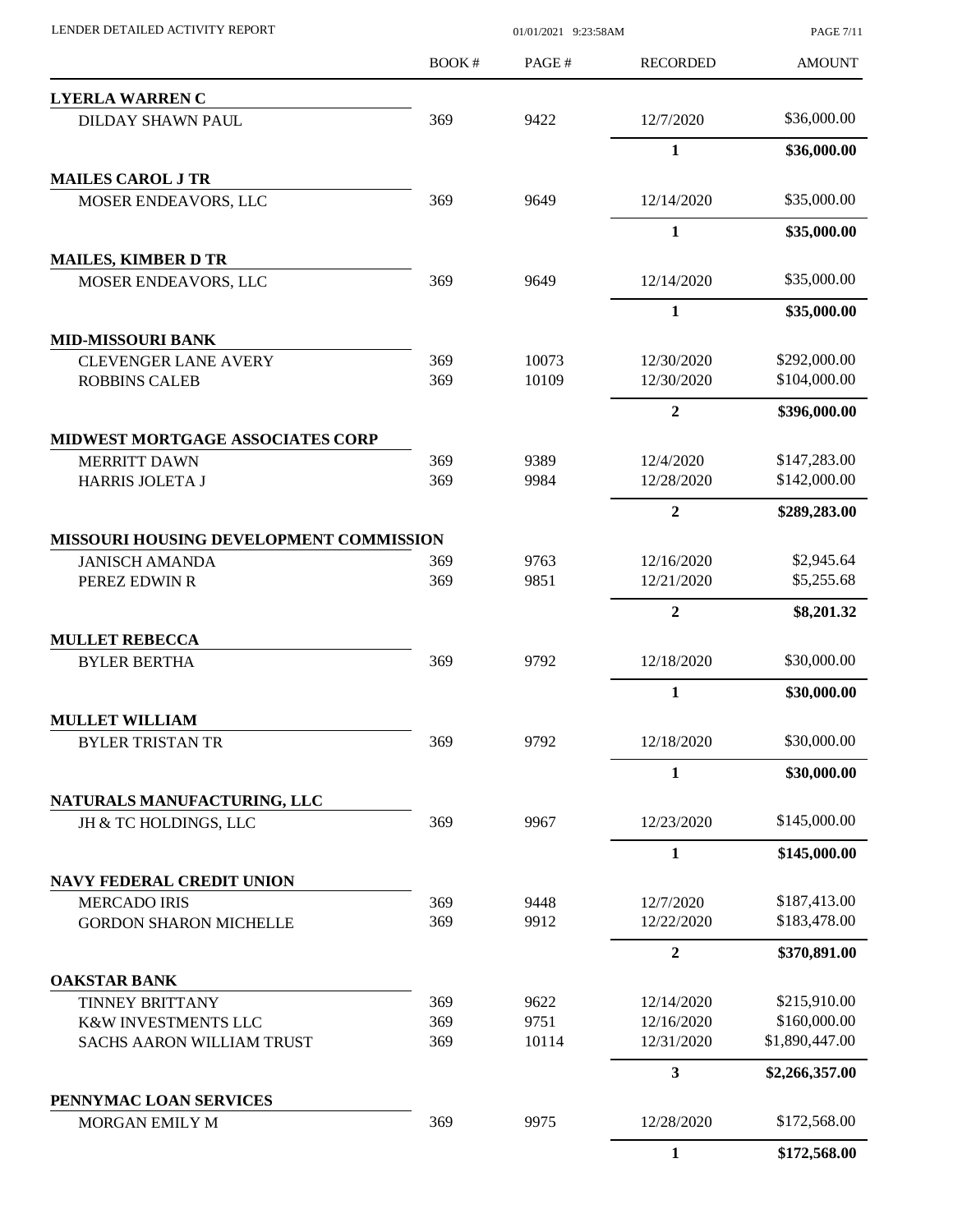| LENDER DETAILED ACTIVITY REPORT      | 01/01/2021 9:23:58AM |       |                 | <b>PAGE 8/11</b> |
|--------------------------------------|----------------------|-------|-----------------|------------------|
|                                      | <b>BOOK#</b>         | PAGE# | <b>RECORDED</b> | <b>AMOUNT</b>    |
| <b>PEOPLES BANK</b>                  |                      |       |                 |                  |
| <b>NEWTON SARAH</b>                  | 369                  | 9435  | 12/7/2020       | \$268,000.00     |
| <b>NEWTON SARAH</b>                  | 369                  | 9445  | 12/7/2020       | \$50,250.00      |
|                                      |                      |       | $\overline{2}$  | \$318,250.00     |
| PEOPLES BANK OF SENECA               |                      |       |                 |                  |
| <b>RHOADES ANGELA M</b>              | 369                  | 9290  | 12/2/2020       | \$181,000.00     |
| LEDFORD CONSTRUCTION & DEVELOPMENT I | 369                  | 9475  | 12/8/2020       | \$135,000.00     |
| <b>DODSON CHERYL</b>                 | 369                  | 9486  | 12/8/2020       | \$155,000.00     |
| FRAKES SHELBY L                      | 369                  | 9554  | 12/10/2020      | \$186,900.00     |
| <b>GRIVER DARRELL A</b>              | 369                  | 9557  | 12/10/2020      | \$292,000.00     |
| <b>GRIGGS RAYMOND</b>                | 369                  | 9565  | 12/10/2020      | \$207,920.00     |
| <b>FRAKES JOSHUA</b>                 | 369                  | 9569  | 12/10/2020      | \$12,700.00      |
| <b>CRISENBERY GWENDOLYN</b>          | 369                  | 9570  | 12/10/2020      | \$134,000.00     |
| <b>GRUVER DARRELL A</b>              | 369                  | 9572  | 12/10/2020      | \$8,000.00       |
| <b>GIEBLER AMANDA</b>                | 369                  | 9608  | 12/11/2020      | \$119,850.00     |
| BUG-A-WAY BED BUG DIVISION LLC       | 369                  | 9613  | 12/11/2020      | \$255,000.00     |
| <b>ESCALANTE MEGAN D</b>             | 369                  | 9714  | 12/15/2020      | \$110,500.00     |
| MERRIMAN JESSICA                     | 369                  | 9794  | 12/18/2020      | \$82,400.00      |
| <b>JORDAN MATTHEW TYLER</b>          | 369                  | 10015 | 12/28/2020      | \$108,000.00     |
| <b>JORDAN MATTHEW TYLER</b>          | 369                  | 10016 | 12/28/2020      | \$20,250.00      |
| <b>UMMEL TAMAREN</b>                 | 369                  | 10092 | 12/30/2020      | \$158,000.00     |
|                                      |                      |       | 16              | \$2,166,520.00   |
| PINNACLE BANK                        |                      |       |                 |                  |
| <b>BECK SUMMER</b>                   | 369                  | 9227  | 12/1/2020       | \$217,500.00     |
| <b>DURBIN KARL G</b>                 | 369                  | 9323  | 12/3/2020       | \$132,500.00     |
| <b>FANCHER MANDY B</b>               | 369                  | 9660  | 12/14/2020      | \$415,000.00     |
| <b>WILLEY GAYLE</b>                  | 369                  | 9899  | 12/22/2020      | \$162,000.00     |
| <b>MILLER REBECCA</b>                | 369                  | 10021 | 12/28/2020      | \$360,400.00     |
| <b>SPRENKLE ROBERT</b>               | 369                  | 10104 | 12/30/2020      | \$70,500.00      |
| GOLDFINGER INVESTMENTS LLC           | 369                  | 10106 | 12/30/2020      | \$114,000.00     |
|                                      |                      |       | 7               | \$1,471,900.00   |
| PROSPERITY HOME MORTGAGE             |                      |       |                 |                  |
| <b>GERVAIS SHERIL</b>                | 369                  | 9446  | 12/7/2020       | \$170,250.00     |
| <b>GERVAIS SHERIL</b>                | 369                  | 9676  | 12/15/2020      | \$170,250.00     |
|                                      |                      |       | $\overline{2}$  | \$340,500.00     |
| <b>QUICKEN LOANS</b>                 |                      |       |                 |                  |
| PIERCE KATELYN                       | 369                  | 9320  | 12/3/2020       | \$180,000.00     |
| VANLUE MICHAEL D                     | 369                  | 9357  | 12/4/2020       | \$81,600.00      |
| OLIVERA ADAM M MARQUEZ               | 369                  | 9371  | 12/4/2020       | \$122,785.00     |
| <b>WATSON RICK</b>                   | 369                  | 9418  | 12/7/2020       | \$67,925.00      |
| <b>BRENDEL ROBERT DALE</b>           | 369                  | 9503  | 12/9/2020       | \$337,250.00     |
| <b>HARPER DEBORAH R</b>              | 369                  | 9630  | 12/14/2020      | \$191,995.00     |
| <b>MANN LISA G</b>                   | 369                  | 9706  | 12/15/2020      | \$174,000.00     |
| STEPHENS JEFFREY H                   | 369                  | 9729  | 12/16/2020      | \$100,000.00     |
| <b>JOHNSON LARRY DALE</b>            | 369                  | 9843  | 12/21/2020      | \$137,264.00     |
| <b>MAULLER LARRY D</b>               | 369                  | 9844  | 12/21/2020      | \$122,400.00     |
| <b>GLADDEN MARC</b>                  | 369                  | 9939  | 12/23/2020      | \$241,385.00     |
| <b>JONES ZACHARY W</b>               | 369                  | 9978  | 12/28/2020      | \$245,980.00     |
|                                      |                      |       | 12              | \$2,002,584.00   |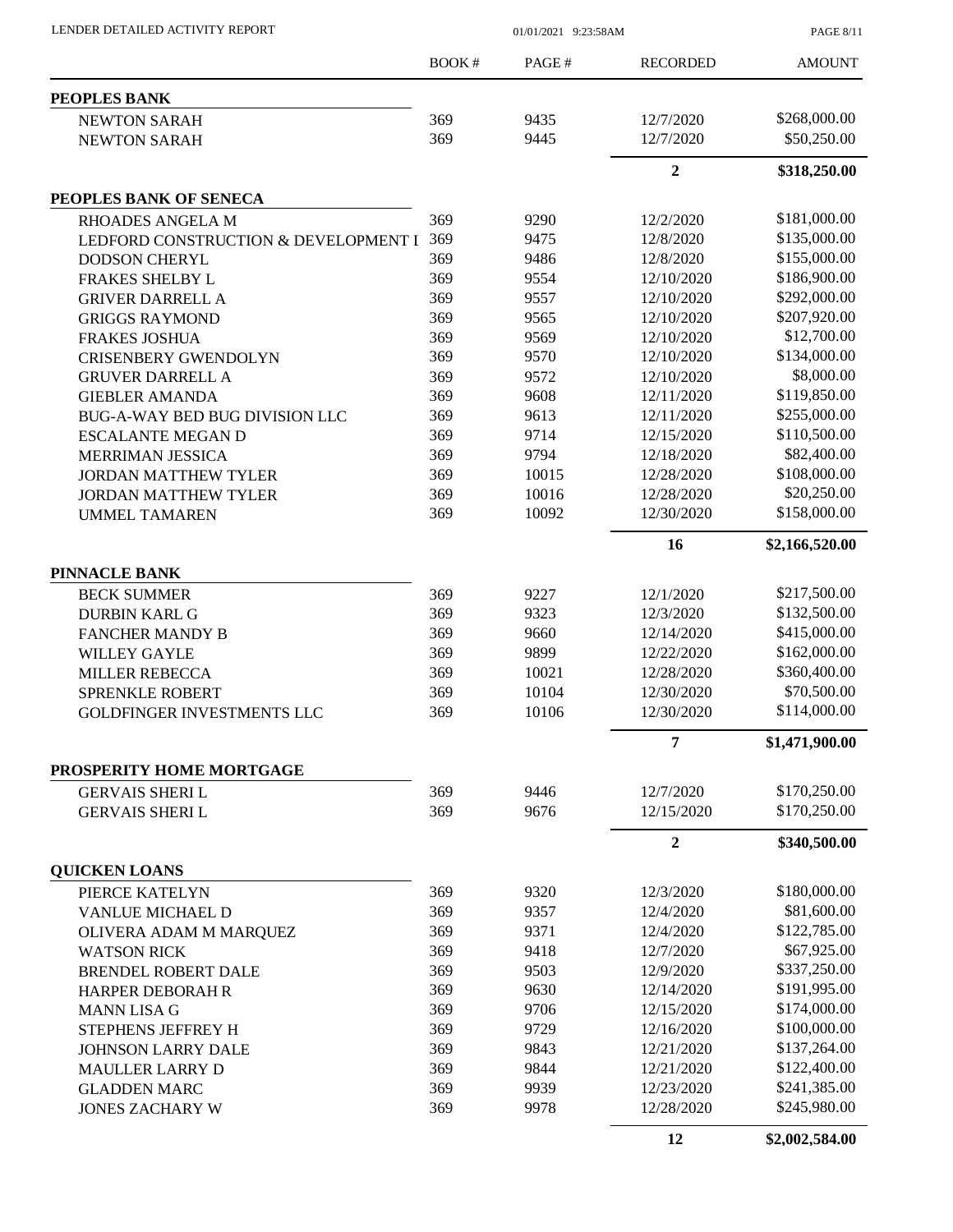| LENDER DETAILED ACTIVITY REPORT            |       | <b>PAGE 9/11</b> |                 |               |
|--------------------------------------------|-------|------------------|-----------------|---------------|
|                                            | BOOK# | PAGE#            | <b>RECORDED</b> | <b>AMOUNT</b> |
| <b>RICHARDSON BETTY</b>                    |       |                  |                 |               |
| <b>BITTICK TAYLOR</b>                      | 369   | 9896             | 12/22/2020      | \$27,631.26   |
|                                            |       |                  | $\mathbf{1}$    | \$27,631.26   |
| <b>ROYAL UNITED MORTGAGE</b>               |       |                  |                 |               |
| <b>JAMES JOSEPH B</b>                      | 369   | 10018            | 12/28/2020      | \$69,500.00   |
|                                            |       |                  | $\mathbf{1}$    | \$69,500.00   |
| <b>SECRETARY OF HOUSING</b>                |       |                  |                 |               |
| <b>LONG FRANK</b>                          | 369   | 9620             | 12/14/2020      | \$13,231.72   |
| <b>BRILEY GINGER L</b>                     | 369   | 9797             | 12/18/2020      | \$2,486.85    |
| <b>VALDEZ MARK A</b>                       | 369   | 9931             | 12/23/2020      | \$285,432.00  |
|                                            |       |                  | 3               | \$301,150.57  |
| SECRETARY OF HOUSING AND URBAN DEVELOPMENT |       |                  |                 |               |
| LINEHAN KEVIN J                            | 369   | 9356             | 12/4/2020       | \$2,393.64    |
|                                            |       |                  | $\mathbf{1}$    | \$2,393.64    |
| <b>SECURITY BANK</b>                       |       |                  |                 |               |
| <b>FRANCISCO MALLORY</b>                   | 369   | 10125            | 12/31/2020      | \$26,013.00   |
|                                            |       |                  | 1               | \$26,013.00   |
| <b>SECURITY BANK OF SOUTHWEST MISSOURI</b> |       |                  |                 |               |
| <b>HARRIS MICHELLE</b>                     | 369   | 9531             | 12/10/2020      | \$105,000.00  |
|                                            |       |                  | $\mathbf{1}$    | \$105,000.00  |
| <b>SIMMONS BANK</b>                        |       |                  |                 |               |
| <b>STARBUCK MORGAN</b>                     | 369   | 9260             | 12/1/2020       | \$200,000.00  |
| <b>EDWARDS JENNIFER L</b>                  | 369   | 9480             | 12/8/2020       | \$320,000.00  |
| MILLER JANELL W                            | 369   | 9958             | 12/23/2020      | \$132,000.00  |
|                                            |       |                  | 3               | \$652,000.00  |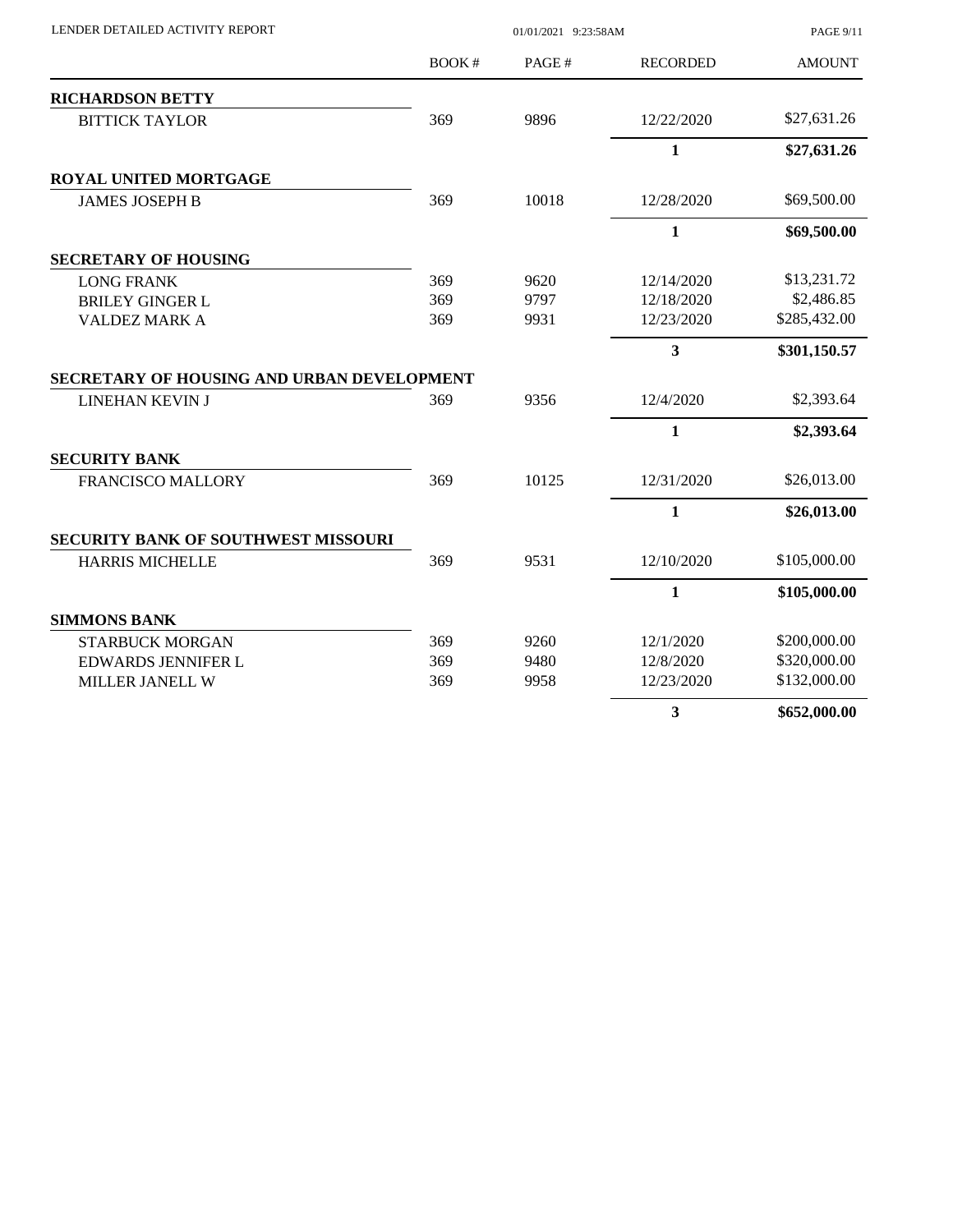| LENDER DETAILED ACTIVITY REPORT |  |
|---------------------------------|--|
|                                 |  |

 $01/01/2021$  9:23:58AM

PAGE 10/11

| SOUTHWEST MISSOURI BANK<br>\$50,000.00<br>369<br>9236<br>12/1/2020<br><b>HANNA ROBERT</b><br>\$54,100.00<br>369<br>9237<br>12/1/2020<br><b>CARRY CHARLA LEANN</b><br>\$20,000.00<br>369<br>9244<br>12/1/2020<br><b>HUGHES DEBBIE</b><br>\$180,000.00<br>369<br>9246<br>12/1/2020<br>PETERS INVESTMENTS L L C<br>\$75,800.00<br>369<br>9264<br>12/1/2020<br><b>WILSON DONNA</b><br>369<br>9369<br>12/4/2020<br>\$200,000.00<br><b>CONNELL ELIZABETH E</b><br>369<br>\$126,000.00<br>9370<br>12/4/2020<br><b>LEAKE BRAD</b><br>369<br>\$80,000.00<br>9429<br>12/7/2020<br><b>ABERNATHY ANN</b><br>\$284,000.00<br>369<br>9451<br>12/7/2020<br><b>BENNETT MICHAELA</b><br>369<br>\$105,000.00<br>9462<br>12/8/2020<br><b>MOTAZEDI RENEE L</b><br>\$410,000.00<br>369<br>9466<br>12/8/2020<br><b>FIELDS JULIE</b><br>\$53,000.00<br>9563<br>369<br>12/10/2020<br>DITTMER TRACY L<br>\$160,000.00<br>369<br>9580<br>12/11/2020<br><b>TODD JOSHUA D</b><br>\$120,000.00<br>369<br>9581<br>12/11/2020<br><b>MURRAY ANGIE J</b><br>\$272,000.00<br>369<br>9603<br>12/11/2020<br>MCCLENDON PAUL H<br>369<br>9711<br>12/15/2020<br>\$82,000.00<br><b>MATHIS BARBARA L</b><br>\$50,000.00<br>369<br>9742<br>12/16/2020<br>WILLIAMS LINDA KAY TRUST<br>369<br>\$100,000.00<br>9757<br>12/16/2020<br><b>GRAY MICHELLE LYNETTE</b><br>\$100,000.00<br>369<br>9937<br>12/23/2020<br><b>GILMORE RETHA</b><br>\$80,000.00<br>369<br>9938<br>12/23/2020<br><b>MAPLES SHERLEY A</b><br>\$103,000.00<br>369<br>9940<br>12/23/2020<br><b>SEWARD TANNER</b><br>369<br>\$110,000.00<br>9985<br>12/28/2020<br><b>SCHEPPERT WARD</b><br>\$86,500.00<br>369<br>10052<br>12/29/2020<br>MCCLELLAND DEANNA F<br>\$295,000.00<br>369<br>10072<br>12/29/2020<br><b>ANTONE MELISSA</b><br>\$75,000.00<br>369<br>10086<br><b>CROSSWHITE JENNIFER LEE</b><br>12/30/2020<br>369<br>10099<br>12/30/2020<br>\$150,000.00<br><b>SCHEURICH DAWN RACHELLE</b><br>10100<br>\$84,000.00<br>369<br>12/30/2020<br><b>WARD CHARLES ROB</b><br>27<br>\$3,505,400.00<br>SPRINGFIELD FIRST COMMUNITY BANK<br>\$258,000.00<br>9482<br>12/8/2020<br><b>WILLIAMS NGOC</b><br>369<br>1<br>\$258,000.00<br><b>TAYLOR EMILY A TRUST</b><br>\$100,000.00<br>9875<br>369<br>12/21/2020<br><b>WARD MATHEW S</b><br>$\mathbf{1}$<br>\$100,000.00<br>THE FARMERS AND MERCHANTS BANK<br>9892<br>\$90,000.00<br>369<br>12/22/2020<br>RED LINE PROPERTIES LLC<br>$\mathbf{1}$<br>\$90,000.00<br><b>TOWNE MORTGAGE</b><br>369<br>9947<br>\$77,350.00<br>12/23/2020<br>LINCOLN ELLEN L<br>1<br>\$77,350.00<br>TOWNE MORTGAGE COMPANY<br>\$252,800.00<br>9228<br>369<br>12/1/2020<br><b>MATTES DVAID E</b> | BOOK# | PAGE# | <b>RECORDED</b> | <b>AMOUNT</b> |
|-------------------------------------------------------------------------------------------------------------------------------------------------------------------------------------------------------------------------------------------------------------------------------------------------------------------------------------------------------------------------------------------------------------------------------------------------------------------------------------------------------------------------------------------------------------------------------------------------------------------------------------------------------------------------------------------------------------------------------------------------------------------------------------------------------------------------------------------------------------------------------------------------------------------------------------------------------------------------------------------------------------------------------------------------------------------------------------------------------------------------------------------------------------------------------------------------------------------------------------------------------------------------------------------------------------------------------------------------------------------------------------------------------------------------------------------------------------------------------------------------------------------------------------------------------------------------------------------------------------------------------------------------------------------------------------------------------------------------------------------------------------------------------------------------------------------------------------------------------------------------------------------------------------------------------------------------------------------------------------------------------------------------------------------------------------------------------------------------------------------------------------------------------------------------------------------------------------------------------------------------------------------------------------------------------------------------------------------------------------------------------------------------------------------------------------------------------------------------------------------------------------------------------------------------------------------------------------------------------------------------------------------|-------|-------|-----------------|---------------|
|                                                                                                                                                                                                                                                                                                                                                                                                                                                                                                                                                                                                                                                                                                                                                                                                                                                                                                                                                                                                                                                                                                                                                                                                                                                                                                                                                                                                                                                                                                                                                                                                                                                                                                                                                                                                                                                                                                                                                                                                                                                                                                                                                                                                                                                                                                                                                                                                                                                                                                                                                                                                                                           |       |       |                 |               |
|                                                                                                                                                                                                                                                                                                                                                                                                                                                                                                                                                                                                                                                                                                                                                                                                                                                                                                                                                                                                                                                                                                                                                                                                                                                                                                                                                                                                                                                                                                                                                                                                                                                                                                                                                                                                                                                                                                                                                                                                                                                                                                                                                                                                                                                                                                                                                                                                                                                                                                                                                                                                                                           |       |       |                 |               |
|                                                                                                                                                                                                                                                                                                                                                                                                                                                                                                                                                                                                                                                                                                                                                                                                                                                                                                                                                                                                                                                                                                                                                                                                                                                                                                                                                                                                                                                                                                                                                                                                                                                                                                                                                                                                                                                                                                                                                                                                                                                                                                                                                                                                                                                                                                                                                                                                                                                                                                                                                                                                                                           |       |       |                 |               |
|                                                                                                                                                                                                                                                                                                                                                                                                                                                                                                                                                                                                                                                                                                                                                                                                                                                                                                                                                                                                                                                                                                                                                                                                                                                                                                                                                                                                                                                                                                                                                                                                                                                                                                                                                                                                                                                                                                                                                                                                                                                                                                                                                                                                                                                                                                                                                                                                                                                                                                                                                                                                                                           |       |       |                 |               |
|                                                                                                                                                                                                                                                                                                                                                                                                                                                                                                                                                                                                                                                                                                                                                                                                                                                                                                                                                                                                                                                                                                                                                                                                                                                                                                                                                                                                                                                                                                                                                                                                                                                                                                                                                                                                                                                                                                                                                                                                                                                                                                                                                                                                                                                                                                                                                                                                                                                                                                                                                                                                                                           |       |       |                 |               |
|                                                                                                                                                                                                                                                                                                                                                                                                                                                                                                                                                                                                                                                                                                                                                                                                                                                                                                                                                                                                                                                                                                                                                                                                                                                                                                                                                                                                                                                                                                                                                                                                                                                                                                                                                                                                                                                                                                                                                                                                                                                                                                                                                                                                                                                                                                                                                                                                                                                                                                                                                                                                                                           |       |       |                 |               |
|                                                                                                                                                                                                                                                                                                                                                                                                                                                                                                                                                                                                                                                                                                                                                                                                                                                                                                                                                                                                                                                                                                                                                                                                                                                                                                                                                                                                                                                                                                                                                                                                                                                                                                                                                                                                                                                                                                                                                                                                                                                                                                                                                                                                                                                                                                                                                                                                                                                                                                                                                                                                                                           |       |       |                 |               |
|                                                                                                                                                                                                                                                                                                                                                                                                                                                                                                                                                                                                                                                                                                                                                                                                                                                                                                                                                                                                                                                                                                                                                                                                                                                                                                                                                                                                                                                                                                                                                                                                                                                                                                                                                                                                                                                                                                                                                                                                                                                                                                                                                                                                                                                                                                                                                                                                                                                                                                                                                                                                                                           |       |       |                 |               |
|                                                                                                                                                                                                                                                                                                                                                                                                                                                                                                                                                                                                                                                                                                                                                                                                                                                                                                                                                                                                                                                                                                                                                                                                                                                                                                                                                                                                                                                                                                                                                                                                                                                                                                                                                                                                                                                                                                                                                                                                                                                                                                                                                                                                                                                                                                                                                                                                                                                                                                                                                                                                                                           |       |       |                 |               |
|                                                                                                                                                                                                                                                                                                                                                                                                                                                                                                                                                                                                                                                                                                                                                                                                                                                                                                                                                                                                                                                                                                                                                                                                                                                                                                                                                                                                                                                                                                                                                                                                                                                                                                                                                                                                                                                                                                                                                                                                                                                                                                                                                                                                                                                                                                                                                                                                                                                                                                                                                                                                                                           |       |       |                 |               |
|                                                                                                                                                                                                                                                                                                                                                                                                                                                                                                                                                                                                                                                                                                                                                                                                                                                                                                                                                                                                                                                                                                                                                                                                                                                                                                                                                                                                                                                                                                                                                                                                                                                                                                                                                                                                                                                                                                                                                                                                                                                                                                                                                                                                                                                                                                                                                                                                                                                                                                                                                                                                                                           |       |       |                 |               |
|                                                                                                                                                                                                                                                                                                                                                                                                                                                                                                                                                                                                                                                                                                                                                                                                                                                                                                                                                                                                                                                                                                                                                                                                                                                                                                                                                                                                                                                                                                                                                                                                                                                                                                                                                                                                                                                                                                                                                                                                                                                                                                                                                                                                                                                                                                                                                                                                                                                                                                                                                                                                                                           |       |       |                 |               |
|                                                                                                                                                                                                                                                                                                                                                                                                                                                                                                                                                                                                                                                                                                                                                                                                                                                                                                                                                                                                                                                                                                                                                                                                                                                                                                                                                                                                                                                                                                                                                                                                                                                                                                                                                                                                                                                                                                                                                                                                                                                                                                                                                                                                                                                                                                                                                                                                                                                                                                                                                                                                                                           |       |       |                 |               |
|                                                                                                                                                                                                                                                                                                                                                                                                                                                                                                                                                                                                                                                                                                                                                                                                                                                                                                                                                                                                                                                                                                                                                                                                                                                                                                                                                                                                                                                                                                                                                                                                                                                                                                                                                                                                                                                                                                                                                                                                                                                                                                                                                                                                                                                                                                                                                                                                                                                                                                                                                                                                                                           |       |       |                 |               |
|                                                                                                                                                                                                                                                                                                                                                                                                                                                                                                                                                                                                                                                                                                                                                                                                                                                                                                                                                                                                                                                                                                                                                                                                                                                                                                                                                                                                                                                                                                                                                                                                                                                                                                                                                                                                                                                                                                                                                                                                                                                                                                                                                                                                                                                                                                                                                                                                                                                                                                                                                                                                                                           |       |       |                 |               |
|                                                                                                                                                                                                                                                                                                                                                                                                                                                                                                                                                                                                                                                                                                                                                                                                                                                                                                                                                                                                                                                                                                                                                                                                                                                                                                                                                                                                                                                                                                                                                                                                                                                                                                                                                                                                                                                                                                                                                                                                                                                                                                                                                                                                                                                                                                                                                                                                                                                                                                                                                                                                                                           |       |       |                 |               |
|                                                                                                                                                                                                                                                                                                                                                                                                                                                                                                                                                                                                                                                                                                                                                                                                                                                                                                                                                                                                                                                                                                                                                                                                                                                                                                                                                                                                                                                                                                                                                                                                                                                                                                                                                                                                                                                                                                                                                                                                                                                                                                                                                                                                                                                                                                                                                                                                                                                                                                                                                                                                                                           |       |       |                 |               |
|                                                                                                                                                                                                                                                                                                                                                                                                                                                                                                                                                                                                                                                                                                                                                                                                                                                                                                                                                                                                                                                                                                                                                                                                                                                                                                                                                                                                                                                                                                                                                                                                                                                                                                                                                                                                                                                                                                                                                                                                                                                                                                                                                                                                                                                                                                                                                                                                                                                                                                                                                                                                                                           |       |       |                 |               |
|                                                                                                                                                                                                                                                                                                                                                                                                                                                                                                                                                                                                                                                                                                                                                                                                                                                                                                                                                                                                                                                                                                                                                                                                                                                                                                                                                                                                                                                                                                                                                                                                                                                                                                                                                                                                                                                                                                                                                                                                                                                                                                                                                                                                                                                                                                                                                                                                                                                                                                                                                                                                                                           |       |       |                 |               |
|                                                                                                                                                                                                                                                                                                                                                                                                                                                                                                                                                                                                                                                                                                                                                                                                                                                                                                                                                                                                                                                                                                                                                                                                                                                                                                                                                                                                                                                                                                                                                                                                                                                                                                                                                                                                                                                                                                                                                                                                                                                                                                                                                                                                                                                                                                                                                                                                                                                                                                                                                                                                                                           |       |       |                 |               |
|                                                                                                                                                                                                                                                                                                                                                                                                                                                                                                                                                                                                                                                                                                                                                                                                                                                                                                                                                                                                                                                                                                                                                                                                                                                                                                                                                                                                                                                                                                                                                                                                                                                                                                                                                                                                                                                                                                                                                                                                                                                                                                                                                                                                                                                                                                                                                                                                                                                                                                                                                                                                                                           |       |       |                 |               |
|                                                                                                                                                                                                                                                                                                                                                                                                                                                                                                                                                                                                                                                                                                                                                                                                                                                                                                                                                                                                                                                                                                                                                                                                                                                                                                                                                                                                                                                                                                                                                                                                                                                                                                                                                                                                                                                                                                                                                                                                                                                                                                                                                                                                                                                                                                                                                                                                                                                                                                                                                                                                                                           |       |       |                 |               |
|                                                                                                                                                                                                                                                                                                                                                                                                                                                                                                                                                                                                                                                                                                                                                                                                                                                                                                                                                                                                                                                                                                                                                                                                                                                                                                                                                                                                                                                                                                                                                                                                                                                                                                                                                                                                                                                                                                                                                                                                                                                                                                                                                                                                                                                                                                                                                                                                                                                                                                                                                                                                                                           |       |       |                 |               |
|                                                                                                                                                                                                                                                                                                                                                                                                                                                                                                                                                                                                                                                                                                                                                                                                                                                                                                                                                                                                                                                                                                                                                                                                                                                                                                                                                                                                                                                                                                                                                                                                                                                                                                                                                                                                                                                                                                                                                                                                                                                                                                                                                                                                                                                                                                                                                                                                                                                                                                                                                                                                                                           |       |       |                 |               |
|                                                                                                                                                                                                                                                                                                                                                                                                                                                                                                                                                                                                                                                                                                                                                                                                                                                                                                                                                                                                                                                                                                                                                                                                                                                                                                                                                                                                                                                                                                                                                                                                                                                                                                                                                                                                                                                                                                                                                                                                                                                                                                                                                                                                                                                                                                                                                                                                                                                                                                                                                                                                                                           |       |       |                 |               |
|                                                                                                                                                                                                                                                                                                                                                                                                                                                                                                                                                                                                                                                                                                                                                                                                                                                                                                                                                                                                                                                                                                                                                                                                                                                                                                                                                                                                                                                                                                                                                                                                                                                                                                                                                                                                                                                                                                                                                                                                                                                                                                                                                                                                                                                                                                                                                                                                                                                                                                                                                                                                                                           |       |       |                 |               |
|                                                                                                                                                                                                                                                                                                                                                                                                                                                                                                                                                                                                                                                                                                                                                                                                                                                                                                                                                                                                                                                                                                                                                                                                                                                                                                                                                                                                                                                                                                                                                                                                                                                                                                                                                                                                                                                                                                                                                                                                                                                                                                                                                                                                                                                                                                                                                                                                                                                                                                                                                                                                                                           |       |       |                 |               |
|                                                                                                                                                                                                                                                                                                                                                                                                                                                                                                                                                                                                                                                                                                                                                                                                                                                                                                                                                                                                                                                                                                                                                                                                                                                                                                                                                                                                                                                                                                                                                                                                                                                                                                                                                                                                                                                                                                                                                                                                                                                                                                                                                                                                                                                                                                                                                                                                                                                                                                                                                                                                                                           |       |       |                 |               |
|                                                                                                                                                                                                                                                                                                                                                                                                                                                                                                                                                                                                                                                                                                                                                                                                                                                                                                                                                                                                                                                                                                                                                                                                                                                                                                                                                                                                                                                                                                                                                                                                                                                                                                                                                                                                                                                                                                                                                                                                                                                                                                                                                                                                                                                                                                                                                                                                                                                                                                                                                                                                                                           |       |       |                 |               |
|                                                                                                                                                                                                                                                                                                                                                                                                                                                                                                                                                                                                                                                                                                                                                                                                                                                                                                                                                                                                                                                                                                                                                                                                                                                                                                                                                                                                                                                                                                                                                                                                                                                                                                                                                                                                                                                                                                                                                                                                                                                                                                                                                                                                                                                                                                                                                                                                                                                                                                                                                                                                                                           |       |       |                 |               |
|                                                                                                                                                                                                                                                                                                                                                                                                                                                                                                                                                                                                                                                                                                                                                                                                                                                                                                                                                                                                                                                                                                                                                                                                                                                                                                                                                                                                                                                                                                                                                                                                                                                                                                                                                                                                                                                                                                                                                                                                                                                                                                                                                                                                                                                                                                                                                                                                                                                                                                                                                                                                                                           |       |       |                 |               |
|                                                                                                                                                                                                                                                                                                                                                                                                                                                                                                                                                                                                                                                                                                                                                                                                                                                                                                                                                                                                                                                                                                                                                                                                                                                                                                                                                                                                                                                                                                                                                                                                                                                                                                                                                                                                                                                                                                                                                                                                                                                                                                                                                                                                                                                                                                                                                                                                                                                                                                                                                                                                                                           |       |       |                 |               |
|                                                                                                                                                                                                                                                                                                                                                                                                                                                                                                                                                                                                                                                                                                                                                                                                                                                                                                                                                                                                                                                                                                                                                                                                                                                                                                                                                                                                                                                                                                                                                                                                                                                                                                                                                                                                                                                                                                                                                                                                                                                                                                                                                                                                                                                                                                                                                                                                                                                                                                                                                                                                                                           |       |       |                 |               |
|                                                                                                                                                                                                                                                                                                                                                                                                                                                                                                                                                                                                                                                                                                                                                                                                                                                                                                                                                                                                                                                                                                                                                                                                                                                                                                                                                                                                                                                                                                                                                                                                                                                                                                                                                                                                                                                                                                                                                                                                                                                                                                                                                                                                                                                                                                                                                                                                                                                                                                                                                                                                                                           |       |       |                 |               |
|                                                                                                                                                                                                                                                                                                                                                                                                                                                                                                                                                                                                                                                                                                                                                                                                                                                                                                                                                                                                                                                                                                                                                                                                                                                                                                                                                                                                                                                                                                                                                                                                                                                                                                                                                                                                                                                                                                                                                                                                                                                                                                                                                                                                                                                                                                                                                                                                                                                                                                                                                                                                                                           |       |       |                 |               |
|                                                                                                                                                                                                                                                                                                                                                                                                                                                                                                                                                                                                                                                                                                                                                                                                                                                                                                                                                                                                                                                                                                                                                                                                                                                                                                                                                                                                                                                                                                                                                                                                                                                                                                                                                                                                                                                                                                                                                                                                                                                                                                                                                                                                                                                                                                                                                                                                                                                                                                                                                                                                                                           |       |       |                 |               |
|                                                                                                                                                                                                                                                                                                                                                                                                                                                                                                                                                                                                                                                                                                                                                                                                                                                                                                                                                                                                                                                                                                                                                                                                                                                                                                                                                                                                                                                                                                                                                                                                                                                                                                                                                                                                                                                                                                                                                                                                                                                                                                                                                                                                                                                                                                                                                                                                                                                                                                                                                                                                                                           |       |       |                 |               |
|                                                                                                                                                                                                                                                                                                                                                                                                                                                                                                                                                                                                                                                                                                                                                                                                                                                                                                                                                                                                                                                                                                                                                                                                                                                                                                                                                                                                                                                                                                                                                                                                                                                                                                                                                                                                                                                                                                                                                                                                                                                                                                                                                                                                                                                                                                                                                                                                                                                                                                                                                                                                                                           |       |       |                 |               |
|                                                                                                                                                                                                                                                                                                                                                                                                                                                                                                                                                                                                                                                                                                                                                                                                                                                                                                                                                                                                                                                                                                                                                                                                                                                                                                                                                                                                                                                                                                                                                                                                                                                                                                                                                                                                                                                                                                                                                                                                                                                                                                                                                                                                                                                                                                                                                                                                                                                                                                                                                                                                                                           |       |       |                 |               |
|                                                                                                                                                                                                                                                                                                                                                                                                                                                                                                                                                                                                                                                                                                                                                                                                                                                                                                                                                                                                                                                                                                                                                                                                                                                                                                                                                                                                                                                                                                                                                                                                                                                                                                                                                                                                                                                                                                                                                                                                                                                                                                                                                                                                                                                                                                                                                                                                                                                                                                                                                                                                                                           |       |       |                 |               |
|                                                                                                                                                                                                                                                                                                                                                                                                                                                                                                                                                                                                                                                                                                                                                                                                                                                                                                                                                                                                                                                                                                                                                                                                                                                                                                                                                                                                                                                                                                                                                                                                                                                                                                                                                                                                                                                                                                                                                                                                                                                                                                                                                                                                                                                                                                                                                                                                                                                                                                                                                                                                                                           |       |       |                 |               |
|                                                                                                                                                                                                                                                                                                                                                                                                                                                                                                                                                                                                                                                                                                                                                                                                                                                                                                                                                                                                                                                                                                                                                                                                                                                                                                                                                                                                                                                                                                                                                                                                                                                                                                                                                                                                                                                                                                                                                                                                                                                                                                                                                                                                                                                                                                                                                                                                                                                                                                                                                                                                                                           |       |       |                 |               |
|                                                                                                                                                                                                                                                                                                                                                                                                                                                                                                                                                                                                                                                                                                                                                                                                                                                                                                                                                                                                                                                                                                                                                                                                                                                                                                                                                                                                                                                                                                                                                                                                                                                                                                                                                                                                                                                                                                                                                                                                                                                                                                                                                                                                                                                                                                                                                                                                                                                                                                                                                                                                                                           |       |       | 1               | \$252,800.00  |